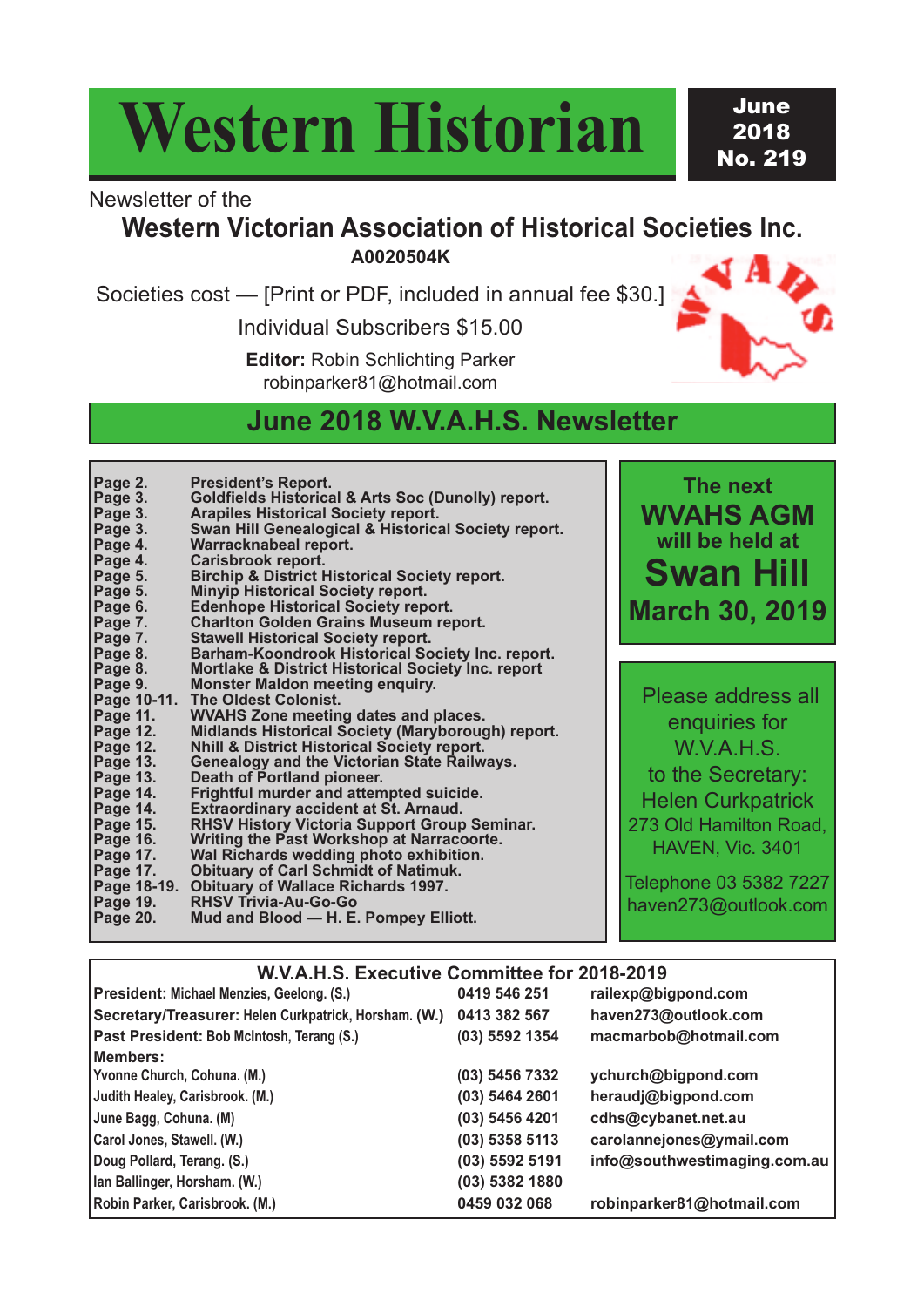| <b>Arapiles</b>         | <b>Ararat</b>           | <b>Ararat Rail Heritage</b> | <b>Balmoral</b>    |
|-------------------------|-------------------------|-----------------------------|--------------------|
| <b>Barham/Koondrook</b> | <b>Birchip</b>          | <b>Boort</b>                | Camperdown         |
| <b>Carisbrook</b>       | <b>Casterton</b>        | <b>Charlton</b>             | <b>Cobden</b>      |
| <b>ICohuna</b>          | Colac                   | <b>Coleraine</b>            | <b>Dimboola</b>    |
| Derrinallum/Lismore     | <b>Donald</b>           | <b>Dunkeld</b>              | <b>East Loddon</b> |
| Edenhope                | <b>Geelong S/W/Rail</b> | Glenthompson                | <b>Goldfields</b>  |
| <b>Halls Gap</b>        | <b>Harrow</b>           | Hawkesdale                  | <b>Heytesbury</b>  |
| Horsham                 | <b>Hopetoun</b>         | Inglewood                   | Kerang             |
| <b>Koroit</b>           | Maryborough             | <b>Minyip</b>               | <b>Mortlake</b>    |
| Mt. Rouse (Penshurst)   | <b>Nullawil</b>         | Ouven                       | <b>Port Fairy</b>  |
| Portland                | <b>Pyramid Hill</b>     | <b>Rainbow</b>              | <b>Rupanyup</b>    |
| <b>St. Arnaud</b>       | <b>Stawell</b>          | <b>Swan Hill</b>            | Teranq             |
| <b>Warracknabeal</b>    | Warrnambool             | Woolsthorpe                 |                    |

**Note:** Send me your report [to fit half page ONLY] Word documents only, photographs .jpg (Straight emails can't be edited into the Western Historian either becomes unco-ordinated paragraphs)

For the couple of societies who don't have email. Send a hard copy to the Secretary, Western Historian, 273 Old Hamilton Road, Haven, Victoria 3401. Long reports have to be edited to fit the space and may not contain what you consider to be relevant to your society.

## **WVAHS President's Report**

Our AGM and Zone Meetings were held at Port Fairy on Saturday 21 April 2018. It was great to see such a large attendance and with most member societies represented. The formal daytime meetings were followed by much discussion over afternoon tea. Many then took up the offer of guided walking tours of the town. It was great to be shown and told about aspects of the history of so many of the old buildings and sites in Port Fairy.

The day culminated in a pleasant formal Dinner overlooking the beach. Not much could be seen due to the darkness, but the sea could be heard! Our Guest Speaker imparted an interesting outline of his life and farming pursuits and seemed to still have further projects in mind to keep him active and innovative. Some lessons to be learned from his zest for innovation.

Congratulations to Port Fairy & District Historical Society members and local volunteers for being good hosts and ensuring that our event was well run and enjoyable.

We need to make progress with improvement of our website and commence to make regular posts on media such as Facebook, so that we may use those resources to inform the wider community about our activities. I again commend the efforts of our Secretary Helen, for liaising with Regional ABC Radio at Horsham and broadcasting regular items regarding local history and events. Please take up the opportunity to participate in those broadcasts.

Thanks to retiring Committee members and welcome to the new Office Bearers and Committee for 2018-19.

### **Michael Menzies President.**

## **Geelong & South Western Rail Heritage Society Inc. Our tours and events program for 2018 is proceeding well.**

**Saturday 21 July 2017:** Birregurra 'Christmas in July' rail tour and lunch \*.

Travel by 1930 vintage Diesel Electric Rail Motor from Melbourne and Geelong to Birregurra Station for Christmas lunch and drinks in front of the open fire in the station building. This has booked out eight weeks in advance of the date! **Saturday 8 September 2018:** North Geelong – Fyansford & Queenscliff.

We will walk parts of the former broad gauge railway from North Geelong to Fyansford, visit remains of the private cement works narrow gauge railway, remains of the Belmont Common Railway and then go to Queenscliff to view the surviving Fyansford steam locomotives.

**Saturday 6 October 2018:** Waubra Junc. – Ballarat Racecourse - Waubra.

The railway from Waubra Junction to Waubra opened as far as Ballarat Racecourse on 11 August 1881 and to Waubra on 1 October 1888 (130 years ago). It closed from 31 January 1968 (50 years ago). A day tour by coach from Geelong, picking up at Wendouree Station, following the line to its terminus and returning to Ballarat and Geelong.

**Saturday 17 November 2018:** Nyora – Wonthaggi: 40 years since closure.

The railway from Nyora to Wonthaggi opened in 1910 and was closed from 21 November 1978. We will explore this interesting railway and its coal mining sites to mark the 40th anniversary of its closure. A day tour by coach from Geelong, picking up at Melbourne and Cranbourne.

#### **Contact: Michael Menzies, President. 0419 546 251. railexp@bigpond.com All events and tours are open for public bookings. Like us and view updated event details on Face book: Birregurra Station or look at www.geelongrailheritage.org.au**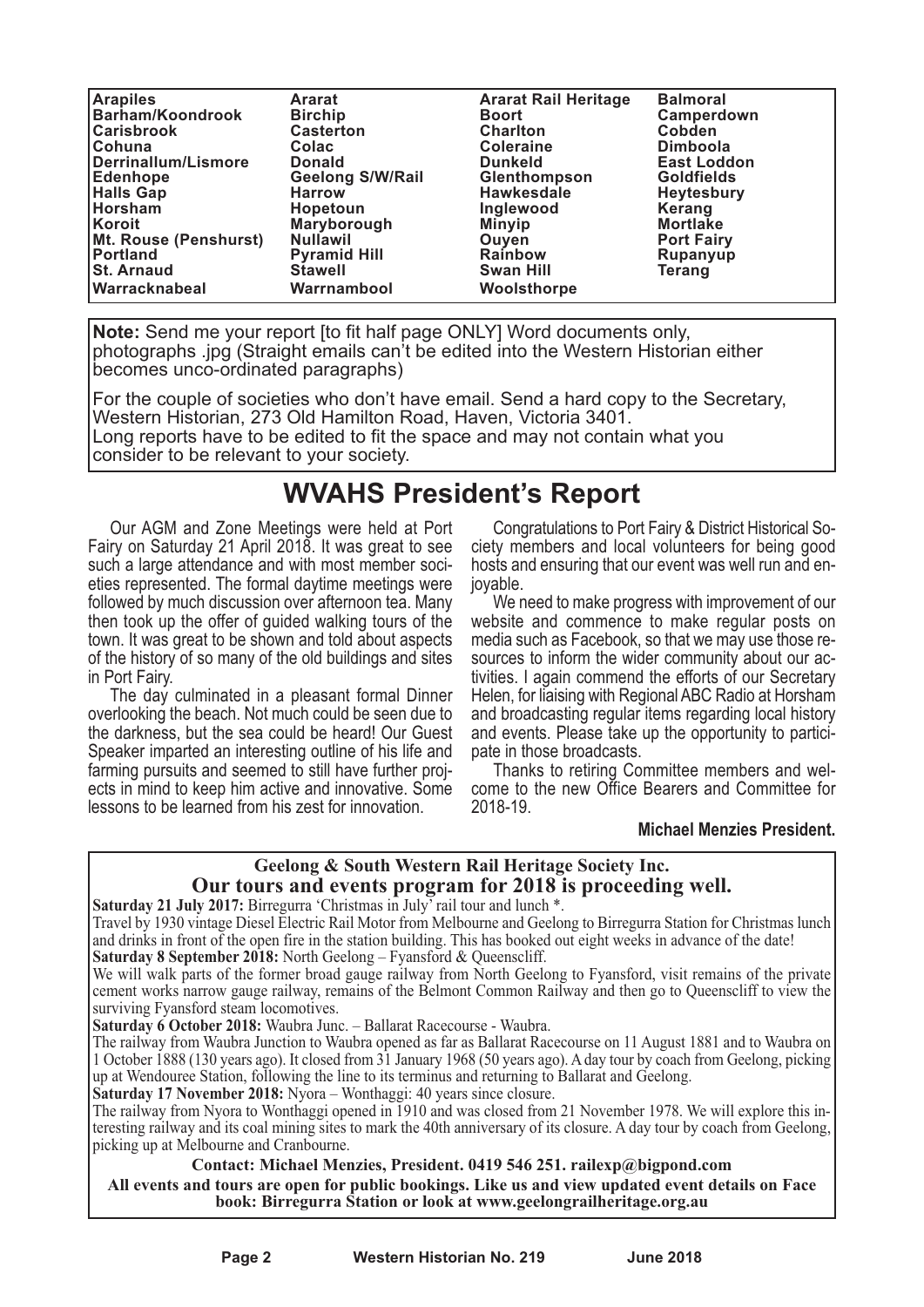# **Goldfields Historical & Arts Soc. report (Dunolly)**

In the last six months at the Dunolly Museum we have organised an historical tour of Bealiba. We run two tours per vear and these are well attended by members of the public. It gives us a good profile and we usu-<br>ally get extra members as well as raising about \$500

for the society. Recently we were donated <sup>a</sup> series of photos of Dunolly & district taken in 1868. They are good clear

photos and have details not seen in other photos. This current weekend we are holding an enquiry into the location of the Monster Meeting site at Chewton. This was one of the first mass meetings of miners

# **Arapiles Historical Society report**

The Arapiles Historical Society owns both the Masonic Hall and the old garage service station and manage Natimuk's Court House.

The Court House is now fully restored and we are developing a research and archive centre in the Masonic Hall. The old garage will be home to a museum for the display of larger items.

We have held three exhibitions in the Court House. + Clothing through the ages (I can't believe she

wore that)

+ 100 years of sewing

+ Maternal healthcare in Natimuk

against the government. Heritage Victoria had pur- chased land without doing an historical survey and are claiming this as the correct site. We intend to look at the evidence for and against.

**(See article on age 9.)**

Next Saturday at Dunolly we are holding a short film night showcasing two short films on the Chinese and Aborigines. Both have local content and we supplied information and images to the film makers.

**John Tully, President**

**Goldfields Historical & Arts Society (Dunolly Museum)**

Our research centre is open on Tuesdays for public enquiries and we are progressing with electronic cataloguing of our collection.

We run historical bus tours of the town and surrounds and have done three so far this year.

Our calendars have proved popular - we use old photos of the area from our collection.

We are seeking tax deductible status (DGR – deductible gift recipient) which is proving difficult to navigate.

Recruiting new members is critical to our future. Any suggestions?

# **Swan Hill Genealogical & Historical Society**

Swan Hill has been fortunate to have the recent dis- play of Women of the River Country which is <sup>a</sup> travelling exhibition showcasing the stories of 19 women from up and down the Murray River from the 1800s to present day. A further 12 local women were also included having been researched by our group. Some of the intriguing stories were about midwives, a riverboat captain, sports women, the creator of Murray Grey cattle and of course Swan Hill's Jessie Dunstone from the Pioneer Settlement and well known on the radio's Australia Allover for the saying "Well, I love it."

Our Christmas breakup luncheon was held at the Lake Boga Catalina Flying Boat Museum which will soon include a café. A tourism museum is always of great interest especially to be so close to a mighty Catalina.

A very successful day last October was an open day at the local historical Tyntyndyer Homestead – this fol- lowed years of continual hard work by volunteers to bring back part of the Homestead and massive gardens

**Cobden & District Historical Society thanks Judy Healey of Carisbrook for the donation of a microfiche/film reader for their society.**

to a very presentable condition. During the day Swan Hill member Ian Itter launched his recently transcribed 1862 book 'John Fairfield the Overlander' written by Peter Beveridge of Tyntyndyer Station.

Another book launch was conducted in Swan Hill by Pat Gillingham from Kerang whose grandfather wrote many poems during the 1940s and published them anonymously in the Swan Hill Guardian. Pat transcribed these poems and included snippets of extra information to create a very well presented historical book. On the same day (with assistance of Swan Hill Neighbourhood House) we launched the HistoryPin Website which features old photos superimposed over current images of Swan Hill. Recent guest speakers have been <sup>a</sup> photographer

offering many hints to improve taking photos and an avid bottle collector who showed a variety of old bottles including some of stunning value. This winter we will once again change our meeting

days and times from Friday evenings to 2pm Sunday as this proved rather popular last year.

**Lyn Cunningham - President**

IT'S YOUR NEWSLETTER — HAVE YOUR SAY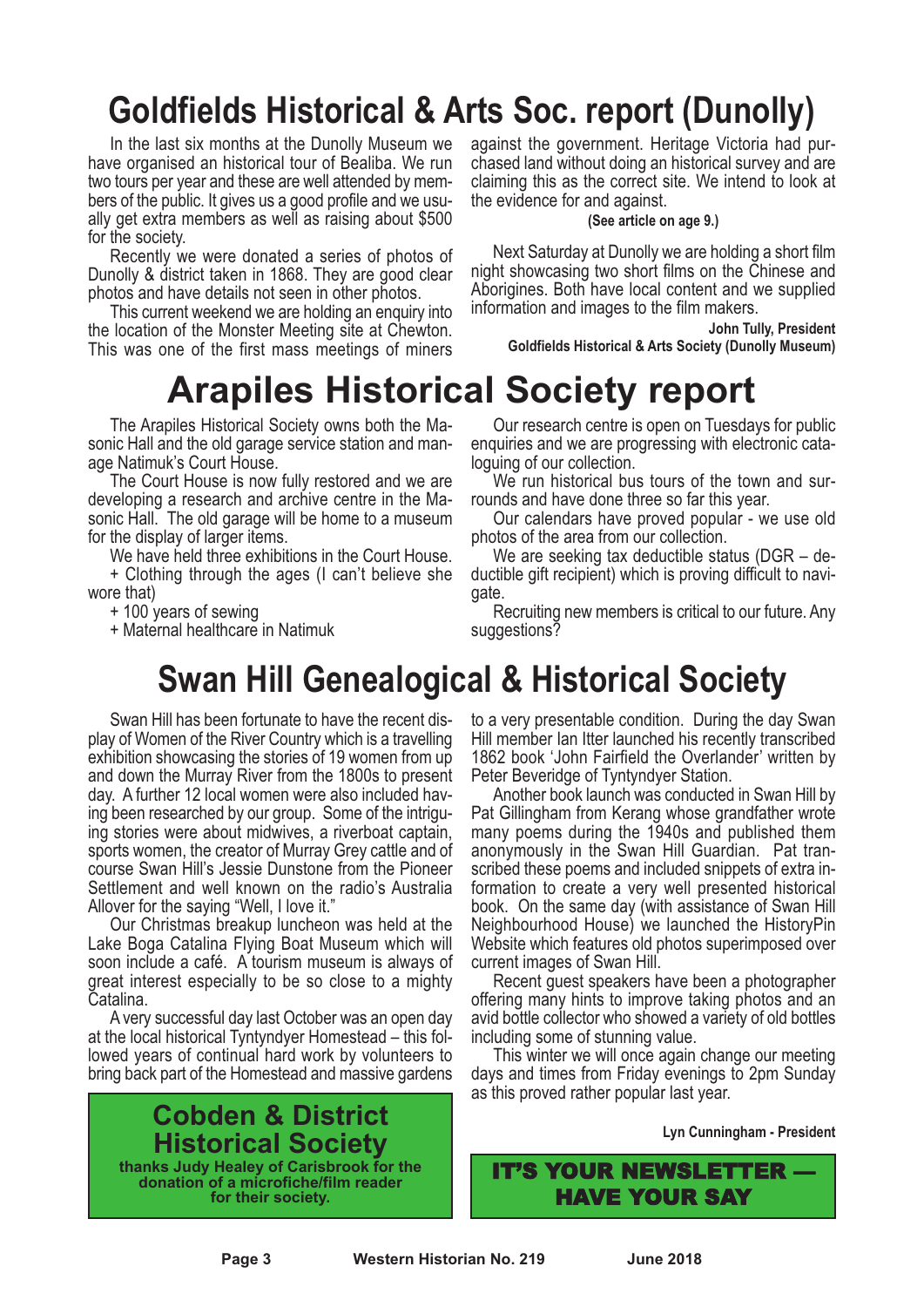# **Warracknabeal and District Historical Soc. report**

Our Society finished 2017 with a visit to the Lon-<br>gerenong Homestead. Most members travelled by bus<br>from Warracknabeal while others met us at the gate. We were very capably hosted by Helen Curkpatrick who told us much of the history of the wonderful building. We also enjoyed afternoon (or "high tea" as several members commented!). The owners permitted us to inspect all of the homestead which they have preserved in keeping with the original design. This was a wonderful way to end our year.

On 10 February the Museum ran a Harvest Day. This was well attended and featured a Mitchell header, a Premier header (that was made in Charlton) and several other very old strippers and harvesters. Unfortunately the one day of rain we have had this year was on our Harvest Day. However the men were able to work throughout the morning and harvested quite a bit of Pinnacle wheat. After lunch the rain set in but by 3 o'clock the sun was out and harvesting resumed to a limited degree. The day was quite successful with visitors able to move near the machinery as it worked.

The Museum has also held its annual Easter Rally – this year featuring Chamberlain tractors and Ronaldson and Tippett engines. The highlight was the presence of a "Hawker" car which was a prototype made by Chamberlain. This car drove in the street parade and was on display at the Rally during all Easter. There were demonstrations of baling, chaff cutting, axe handle

making, tractor parades, the vintage tractor pull and an Easter egg hunt and Wheatland's Walkabout for the children. With ideal weather the Rally was <sup>a</sup> great suc- cess, good crowds and plenty for the public to do and see.

All committees (except the Rally committee) have had their AGM's. There were several changes in office bearers as well as many retaining their positions. The Rally's AGM is in May.

Our warehouse has remained very busy. One member has taken on the task of improving displays of items and is doing a magnificent job. The front office has had a necessary makeover and is now a much better work area. Another area of the building needs a new roof and this will be done soon. The warehouse is still a popular stopover for many travellers.

At the 150th celebrations last year a capsule was dug up. It had been placed in the ground during Australia's 1988 bi-centenary. The contents proved to be very interesting with coins, school work, sporting teams, newspapers and photos inside. Members of the Historical Centre are working on putting numerous items back into the capsule and it will probably be placed back into the ground on the long weekend in June. It is to be opened for the town's bi-centenary in 2067.

We wish all Societies a good year of preserving, conserving and restoration.

# **Carisbrook Historical Society Inc. report**

Well another report we have made it again Our group is small but the dedication of the members both new and old is astonishing. They are now up to 159 years of our newspaper index of the local paper, They are updating the local cemeteries with new photos, a group of members are preparing a show for next year about the homecoming and subsequent events in the lives of our returned soldiers,

The new members are adding to the Photo index, the plan is to be able to produce at the flip of a mouse a photo pertaining to the person, place etc that is required by the researcher,

All our projects start off small and then like Topsy they grow but it seems to be worth it

Another little gem is the potted histories of families that were here. Mainly for our reference to know what the researcher is seeking then we can print out the relevant piece of information.

Our WEB Mistress has the face book page up and running , we decided that at this time it is a better way to go and the input is amazing old photos that people

do not require any longer or are willing to share come our way all grist for the mill.

The phone contact and referral is working well at the moment I am doing it but it can be transferred to any member willing to take it on and it makes the networking between societies much easier,

Best of Luck to you all keep on plodding it is worth it in the end.

**Judith Healey, President.**

## **PDF ELEMENTS 6 PRO by Wondershare**

**The ideal software for reducing disc space.**

**eg. 16 mg newsletter file will reduce to 850 kb file.**

**Download available for \$89**

# IT'S YOUR NEWSLETTER — HAVE YOUR SAY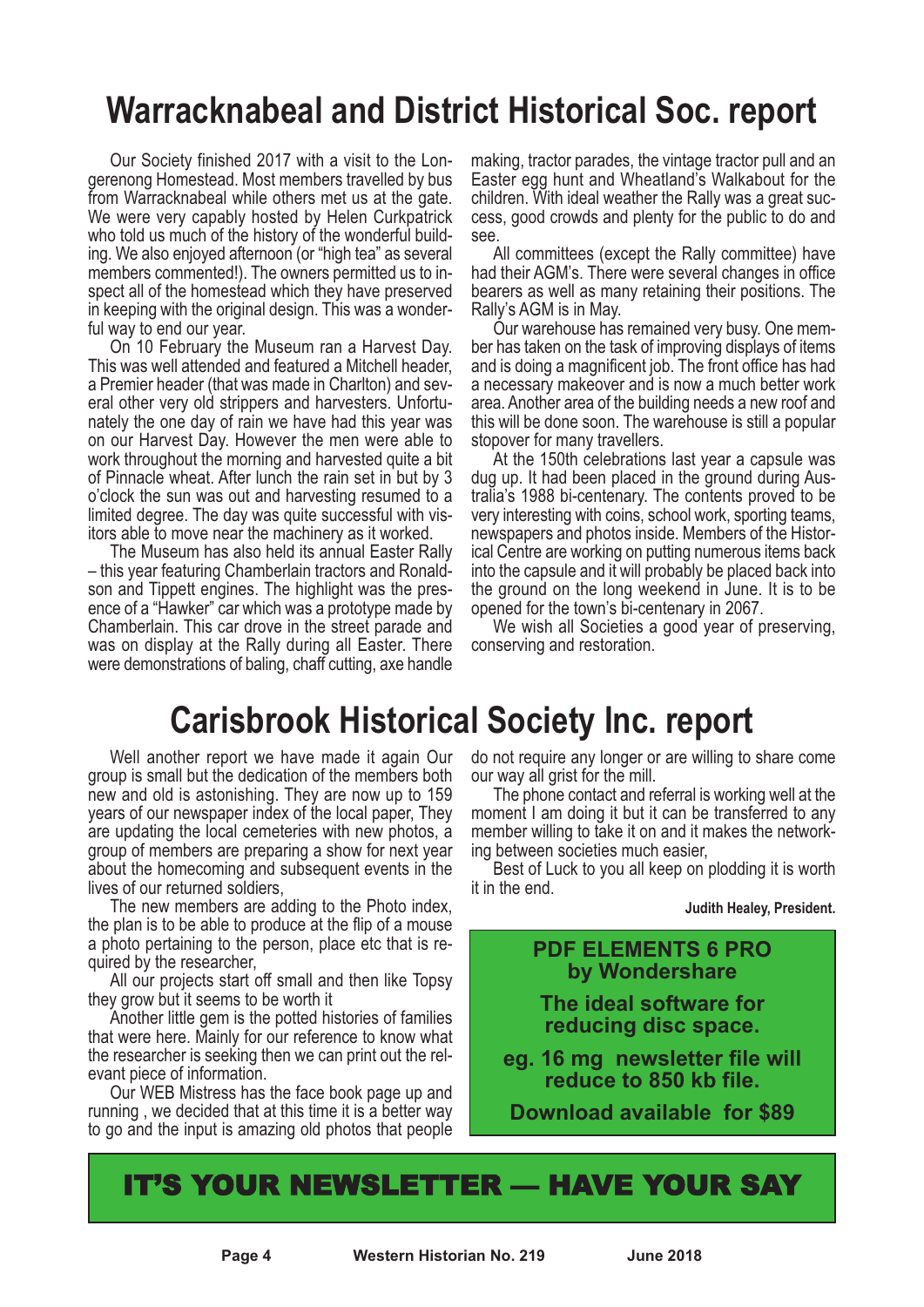# **Birchip and District Historical Society report**

The Birchip Historical Society continues to be a resource for family researchers from afar, who appreciate the value of historical societies more than the local communities appear to. Consequently we struggle to have a quorum but at a recent working bee to sort out some files, three extra people who

came were of great assistance.<br>Recently, through the mail, a package of docu-<br>ments arrived from a person who was distantly re-<br>lated to a Birchip connection The documents were about a 1909 murder on the W.A. goldfields of the Birchip relative. The sender was cleaning out his "stuff" and we were happy to add it to our archives. The documents are so old that some of them were carbon copies, historic artefacts themselves.

We have recently had an honour board updated.<br>A group from Wycheproof recently visited the Museum, Archives and Railway Station but missed out on buying the famous vanilla slices. If anyone is visiting or passing through the area it pays to book ahead to Sharp's Bakery to keep some back

for you. We wish the Port Fairy Society all the best and have a successful A G M weekend.

**Dorothy Reid, Secretary.**

# **Minyip Historical Society WVAHS report**

2018 has started off as a very busy year for us. Late last year we were successful in receiving a grant for over \$16,000 to build a Memorial Wall to residents of Minyip and District who enlisted and went to World War 1. As I write this report it is still not finished but the bricklayer has assured us that it will be finished in time for Anzac Day. Of course, the further we looked into the information, the bigger the list of men got. Each person is listed on a brick so, instead of the names only being on the wall, they now are being laid on the floor as well. We are very happy with the result and it is a very fitting memorial to the men from our area.

The Executive of the Minyip R.S.L. Sub-Branch are also very happy with the project. It will be dedicated at

Anzac Day. One thing led to another. As Trove has documented all Newspapers from 1914-1918, our President Diane Connolly decided to do some more research. It was decided that all articles in *The Minyip Guardian & Sheep Hills Advocate* relating to our 'boys' going to WW1 be printed and that we produce a booklet. At the time the paper reported on everything - when they enlisted, the evenings given to them to send them on their way, any news from them, letters they sent home, if they were wounded (or worse - if killed) and then the welcome home. It was not our intention to produce a big book, nor to publish many copies. However, as it turned out, it is larger that we thought. The decision was made to only produce 4 (four) copies. We applied to the Yarriambiack Shire for a grant to have them hard bound and we were very fortunate to receive the funds to do that. One copy will be given to Yarriambiack Shire, one to the Minyip R.S.L. Sub-Branch and two copies to be retained by the Society.

It was always our intention that we would produce an e-book to sell to the public. This has been done and included in the CD is the 1st page of the men's enlistment document. The plan is to sell the CD for \$25.00

We invited the Mayor of Yarriambiack Shire Cr. Graeme Massey and members of the Minyip R.S.L.



### **The new War Memorial Wall at the Minyip Recreational Reserve — ANZAC Day 2018.**

Sub-Branch to attend our meeting on Tuesday 17<sup>th</sup> April

when we presented them with their copies of the book.<br>Cr. Graeme Massey, Mayor Yarriambiack Shire, Diane Connolly, President Minyip Historical Society, Mr.<br>Michael Krause, President of the Minyip R.S.L. Sub-<br>Branch

One of our members is now working on the next project - that is to name and document all the children buried in the Minyip cemetery. This is a work in progress and a mammoth task. Unfortunately, early cemetery records were destroyed in a fire - we presume it was a house fire. Births, Deaths & Marriages were very helpful and, for \$100.00, agreed to supply names only of children buried here. We are now in the process of applying for a grant to cover the cost of Death Certificates of children buried in the Minyip Cemetery for whom little information is known.

> **Shirley Smith – Secretary Minyip Historical Society.**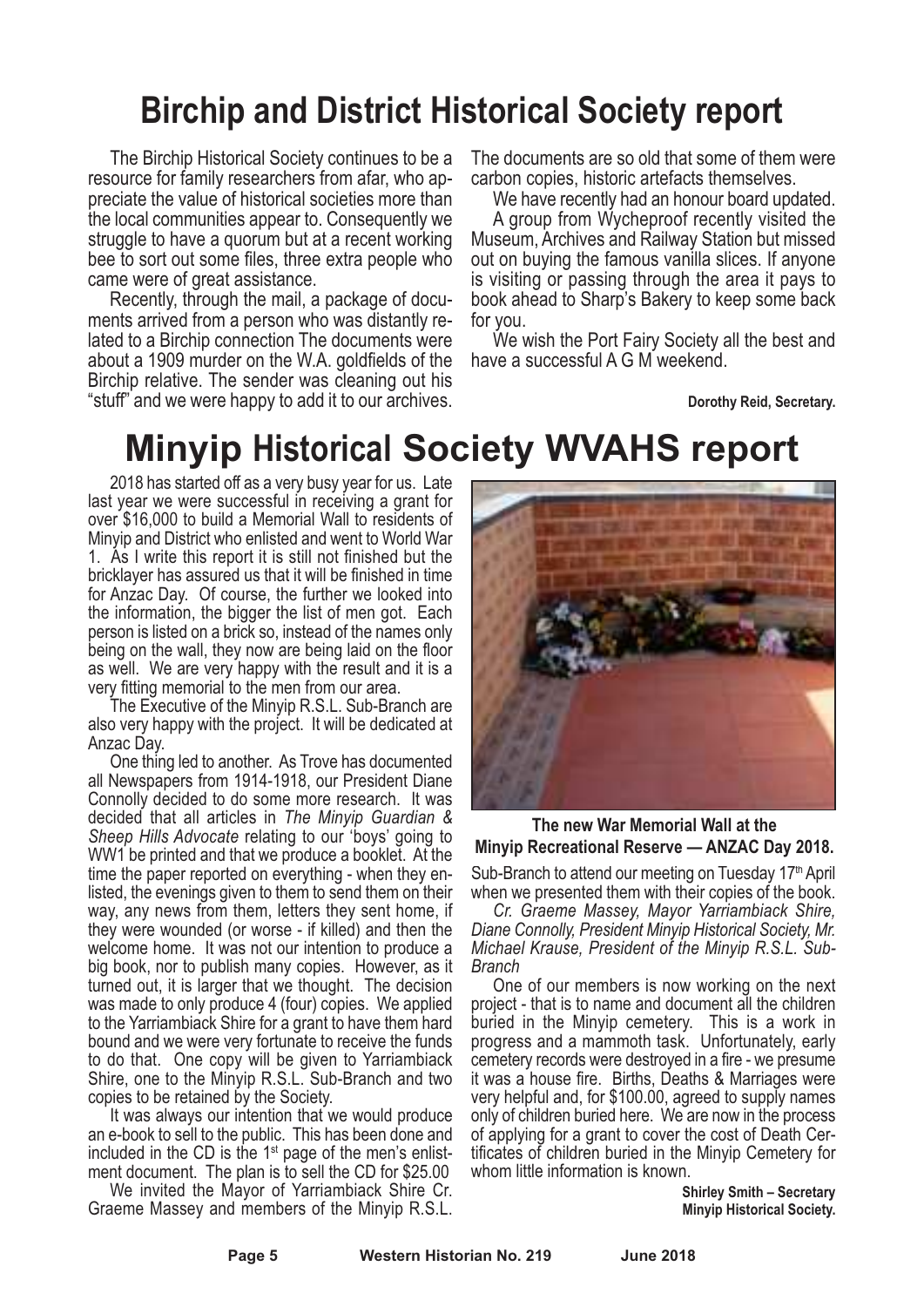# **Edenhope Historical Society WVAHS report**

## **150 YEAR EDENHOPE EASTER CELEBRATIONS OF THE FIRST XI TO TOUR ENGLAND IN 1868.**

The focus of the weekend was about the teams' efforts of 1868 and the first team 120 years on that followed in their footsteps.<br>Leading up to the celebrations it must be said how

supportive ABC Western Victorian radio announcer Dave Lennon and his team were. There was an outside broadcast in front of the Opportunity Shop in the main street of Edenhope on the Thursday before Easter which included local historian Alec McDougall, school children and locals involved in the history of the first in- digenous cricket team to leave Australia under difficult

circumstances back in 1868.<br>The Edenhope celebrations for the 150<sup>th</sup> was a huge success with 10 of the 1988 Aboriginal cricket members returning to renew their friendships and memories. It was a very emotional weekend - particularly for the team. Pius Gregory from Broome, who is very tradi- tional, connected deeply with the story. Elder Vince Copley AM dedicated <sup>a</sup> plaque for the <sup>150</sup> year cele- brations at the Cairn situated on the Edenhope College grounds in the vicinity where the first XI practiced and played. ABC Western District radio announcer Dave Lennon and Jessica Black (along with her film crew) were present to capture the event which has been aired on the ABC News, NITV and SBS. The discussion with the <sup>1988</sup> team members over

the weekend was the need to be recognised for being the first team to tour England over 7 weeks and play at Lords.

Their most talked-about subjects were past Prime Minister Mr Bob Hawke (who rang and thanked the committee for inviting them along) and their visit with Her Majesty Queen Elizabeth.

Closing the Gap after 30 years was very much on the minds for Indigenous cricket players and being recognised for their individual efforts. The committee presented the team with a medal with the Edenhope Logo "The Home of the First Eleven" along with a special T Shirt. They also re-enacted the game of cricket against some of the opposing team of '88 (which was very entertaining).

The other matches were local cricketers who played against the Wimmera Indigenous side along with Peter Sleep ACA and past player who conducted cricket clin- ics for the junior members interested in cricket. He is <sup>a</sup> great ambassador for junior cricket and one of the players who played against the indigenous team of '88.<br>The other significant event for the weekend was to recognise Tom Hamilton's association with the Aborig-

ines from 1864 leading onto the first XI leaving Aus-<br>tralian shores in 1867 and making history in 1868.<br>I have written a book about Tom's history and the

beginnings of the game of cricket at Bringalbert with his best friend Jellico (*Unamurrimin).* Tom died prematurely



at the age of almost 30 years and is listed in the Australian Stockman's Hall of Fame for his 12 month journey to Darwin to sell his own bred horses to the Indian Army. I am Tom's great-great niece and believe he has been forgotten for his efforts related to the game of cricket. **First Australian XI aboriginal team of 1868**

Included in the book Tom's elder brother James Charles Hamilton's (my great-great grandfather) narrative of "*Pioneering days in Western Victoria*" which he wrote in 1914.

The Bringalbert site was dedicated to the Hamilton family by Mr Les Knox of the Goomilaroi People, North West NSW who was the assistant manager of the 1988 team to tour England. There are two panels with the Pioneer Hamilton family's history along with Jellico (*Unamurrimin*) who didn't make the 1868 team. The panels are located in the vicinity of the original site where the Aborigines were taught to play cricket.

A bus tour to Tarpot (Apsley cemetery) and Redcially emotional to the Indigenous players present. A stop over at the Dergholm hotel was also a highlight of the trip. Visits by bus to Johnny Mullagh (Harrow) and Dick-a-Dick's memorial near Goroke were offered

however, due to minimal numbers and peoples times, they made their own way to those sites.<br>The weekend was a huge success economically, socially and emotionally for the Edenhope township and surrounding towns and lakes.

Congratulations to the Edenhope Aboriginal Cricket Committee for their dedicated hard work and support to make the week end the success it was.

> **Regards Helen Mulraney-Roll Edenhope Historical Society. Edenhope 3318**

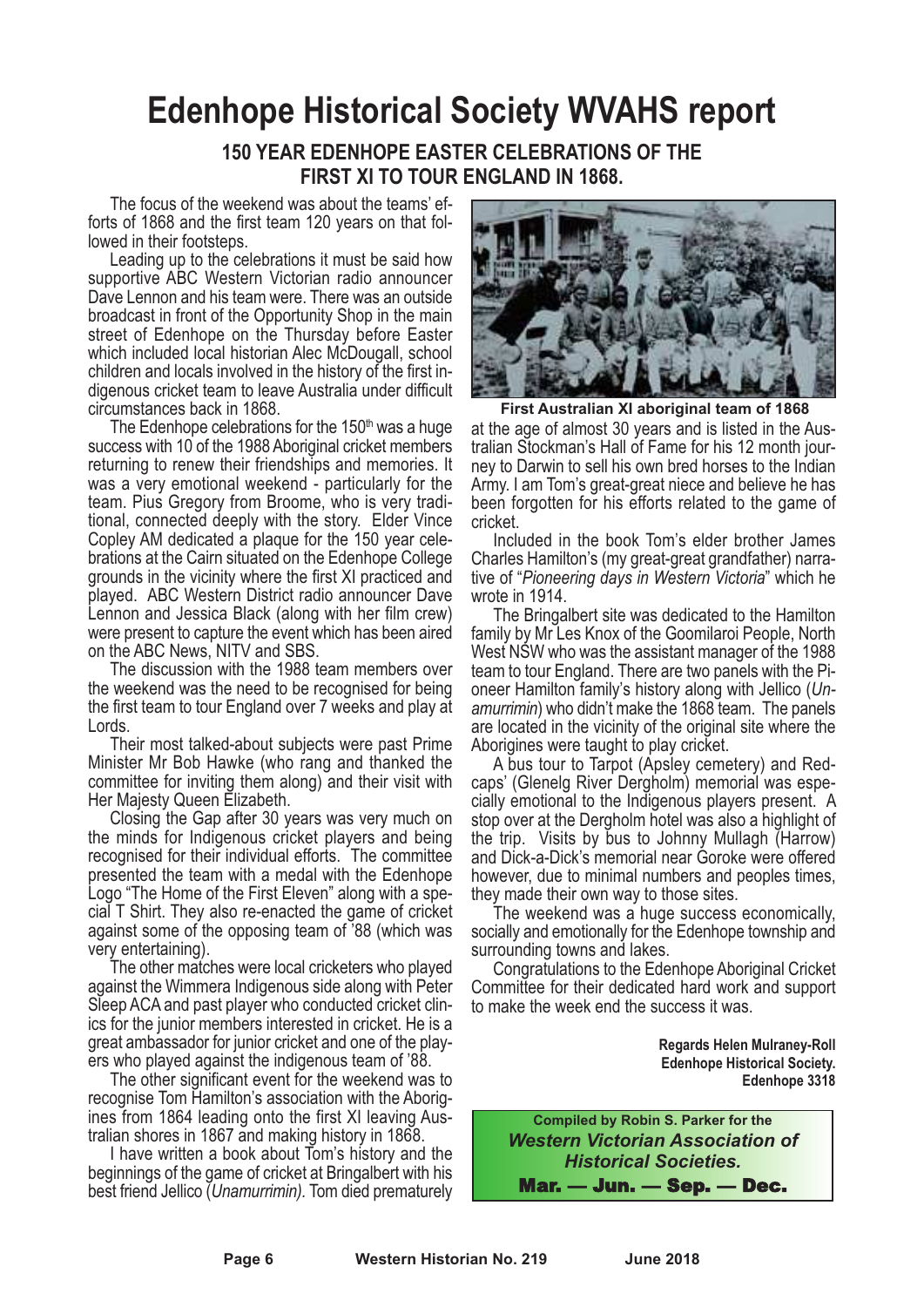# **Charlton Golden Grains Museum report**

We've had a busy few months at the museum. Our president Anne Kenny has decided this is the year of cataloguing photos so has already made great progress in this area. We have about 3000 already done but there are many more still to do. To enable us to source these photos easily when doing family history research, we have recruited a young person who completed Year 12 last year. Apryl is putting our photos and accompanying details onto Collections Victoria. She is doing it at home in her own time using copies of catalogue sheets and photos.

We finally have a new archivist. This position has been filled by default by our secretary, Carolyn, for several years. Markus is new to town and is very enthusiastic. At this stage he is working his way through our resource cupboard to index what we have available. Eventually he'll attack the filing cabinets and will also learn how to conduct research.

Our secretary, Carolyn, has been working on content for a number of signs. The Bills' trough located near the Driver Ed Centre will have interpretive signage shortly. As it turns out, it was produced by a local builder and concreter and is a rare trough. Carolyn has also been researching environmental, indigenous and recent history for signs at the Wooroonook, Watchem & Green lakes. In an effort to work in <sup>a</sup> coordinated man- ner, Carolyn has been in contact with the Mallee CMA who are working on signs for Lakes Tchum, Marlbed & Tyrell. The Dja Dja Wurrung & Barengi Gadgen Land Councils have also been very involved. We are hoping this is just the start of getting more Cultural History out there to the general public.

We are holding a Bridal Parade fundraiser in August in partnership with the Charlton CWA. To be held at the Rex Theatre, rather than describing the dresses, we will be showing wedding photographs on the movie screen and telling a little story about each dress and the bride who wore it. Work has begun on <sup>a</sup> book to celebrate <sup>100</sup> years

of the Charlton Bowling Club. The museum will provide most of the research for the written content and Carolyn will be putting the book together. This will be her 5<sup>th</sup> book in 5 years – a great effort.

Our regular Sunday openings are still working out well with visitors coming on most Sundays. Our new Family History Group has about 15 members with a few regulars who never miss a meeting. We mostly help the newbies with researching their family histories using online websites that some of our members have subscribed to.

# **Stawell Historical Society report**

Stawell Historical Society is continuing to develop and implement programs such as "A living history" project to encourage older citizens of Stawell and surrounds to tell us their story on video.<br>We are involving students from Stawell Secondary

College as interviewers so the younger generation can learn from the history of the participants. At this stage we have conducted test videos, spoken

to the participants regarding the filming process and will be meeting with the school regarding suitable dates. The end result will be the finished videos being shown on a wall mounted screen in our museum with the videos being put online in the future. Our museum has benefitted from <sup>a</sup> bequest which

has enabled us to purchase three display cabinets to allow us to securely store our items.

We continue to attract visitors both to our research centre and museum with constant measures being put in place to attract more people - not only as visitors but also as potential members.

We have a new Cataloguer, Catherine Radnidge, with Wendy Melbourne retiring not only from the position of Cataloguer but also from the Society; we thank Wendy for her many years as Cataloguer.

As part of our community involvement we are put-<br>ting on a display regarding H.M.A.S. Stawell at 108 Main Street, which is a community / council display area

over the ANZAC day week. Stawell Historical Society has engaged local stone- masons to completely renovate and renew the grave of local identity William McLachlan, founder of alluvial gold in Pleasant Creek / Stawell. The generous bequest of an ex- Stawell resident, Mrs Burgess, has enabled us

to carry out this work.<br>Stawell Historical Society is not only continuing to evolve within itself but also as a relevant and important part of our community

> **Carol Jones, Publicity Officer, Stawell Historical Society**



**Page 7 Western Historian No. 219 June 2018**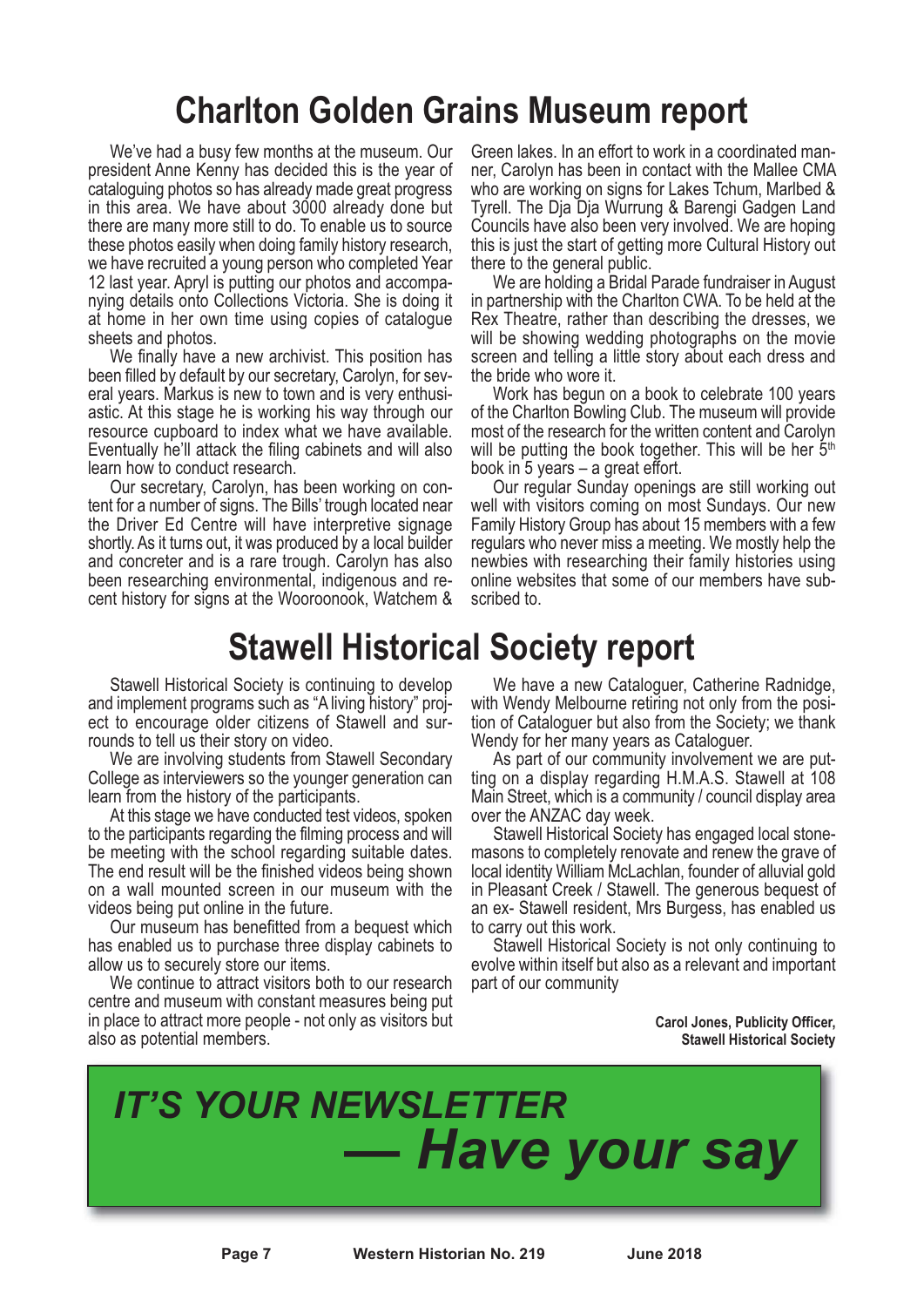# **Barham-Koondrook Historical Society, Inc. report**

The past twelve months have been almost a car-<br>bon-copy of the previous year with the usual ups-and-<br>downs in volunteer activities and attendances once each week. But this is typical of all similar Societies and somehow we manage to complete most of what

we set out to achieve. Research enquiries still take up <sup>a</sup> lot of time and vol- unteer efforts, but the returns certainly make the work worthwhile - and supplying information is, after all, a major reason for our Societies' existence.

It's common knowledge that grants are currently thin on the ground and we've had no luck in the past year. Fortunately though, we've been able to supplement our operating costs with the odd street raffle and the very welcome funds generated by a meat raffle at a local hotel once very five weeks. A car-boot sale held in the grounds of our rooms in Koondrook also produced some useful income.

Our A4-sized Pictorial Calendar (which we've pro- duced in-house each year since 2011) again proved to be a good seller and provided some handy profits. This year we're working on re-printing some of our out-ofprint publications, using our latest high-quality photo-<br>copier for the bulk of the work.<br>Our rooms are housed in the old Myall School build-<br>ing which was moved to our present site in 1995 and is

sorely in need of re-painting. The local Lions have agreed to help with part of the cost and we're working on trying to get other local organisations to pitch in for the balance (in the absence of current government grants). In closing, please accept our good wishes for all the

Zone Societies' prosperous future activities and for a successful meeting this month.

**Allan J. Tompkins, President**

# **Mortlake & District Historical Society Inc. report**

#### **MEMBERSHIP NUMBERS**:

Slow decline in the last 2 years due to the passing of some of our long-standing and valuable members. Membership now stands at approximately **90** (made up of local and interstate members).

#### **NEWSLETTERS:**

Currently issued every 2 months instead of monthly due to cost constraints (postage

and printing) and numbers on the ground to assist with production.

# **PAST EVENTS:**<br>MARCH 2018 - OLD COLONISTS' TEA PARTY.

*MARCH <sup>2018</sup> - OLD COLONISTS' TEA PARTY*. Recognition of members in the district aged <sup>90</sup> plus. <sup>A</sup> chance to get this age group together to re-collect memories and celebrate their efforts in the community.

#### *CHRISTMAS FUNCTION DECEMBER 2017*

Christmas celebrations for all members of the society at the notable Montgomery Pavilion - Tea Tree Lake - Mortlake. An opportunity to reflect and enjoy the companionship of members in a lovely garden setting.

#### members in <sup>a</sup> lovely garden setting. *CHRISTMAS PARADE WITH LIONS CLUB*

This was a chance to join in the local Street Parade and represent the Historic Society. A few members dressed from various Australian eras to join in the fun of the occasion.

#### *FLORENCE CHARLES BOOK LAUNCH OCTOBER 2017*

Society member Florence Charles launched a new book "DARLINGTON" at Darlington.

Many from the local area (and some from interstate) came to support Florence and hark back to the years the book covered. A very sociable and enjoyable time by all who

Women of the Mount and Families of the Mount both pro- duced by Florence Charles and Craig Proctor also continue to sell well.

## *DEBUTANTE DISPLAY – AUGUST 2017*

This was a display of debutante gowns covering not only some modern dresses but back to around the 1920's. Townspeople were very generous with assistance and dresses. Many visitors to the display assisted with putting names to faces in the old photographs and the Society benefitted from photographs not previously seen.

#### *AGM – AUGUST 2017*

The society had an early AGM due to the resignation of the Secretary.

## *Public Lecture Melbourne Museum Wed. June 13, 2018 5.30-6.30pm Deep Lead goldmine investment in 1890s*

*Bookings 13 11 02 Admission \$8 How British investors lost millions of pounds, including Moolort mines in the central goldfields of Victoria*

## SURPLUS EQUIPMENT

**available to a new home**

## 2 microfiche readers

- (1) 3M Consultant 114
- (2) Leigh Mardon nmi75 **Contact Robin Parker**

0459 032 068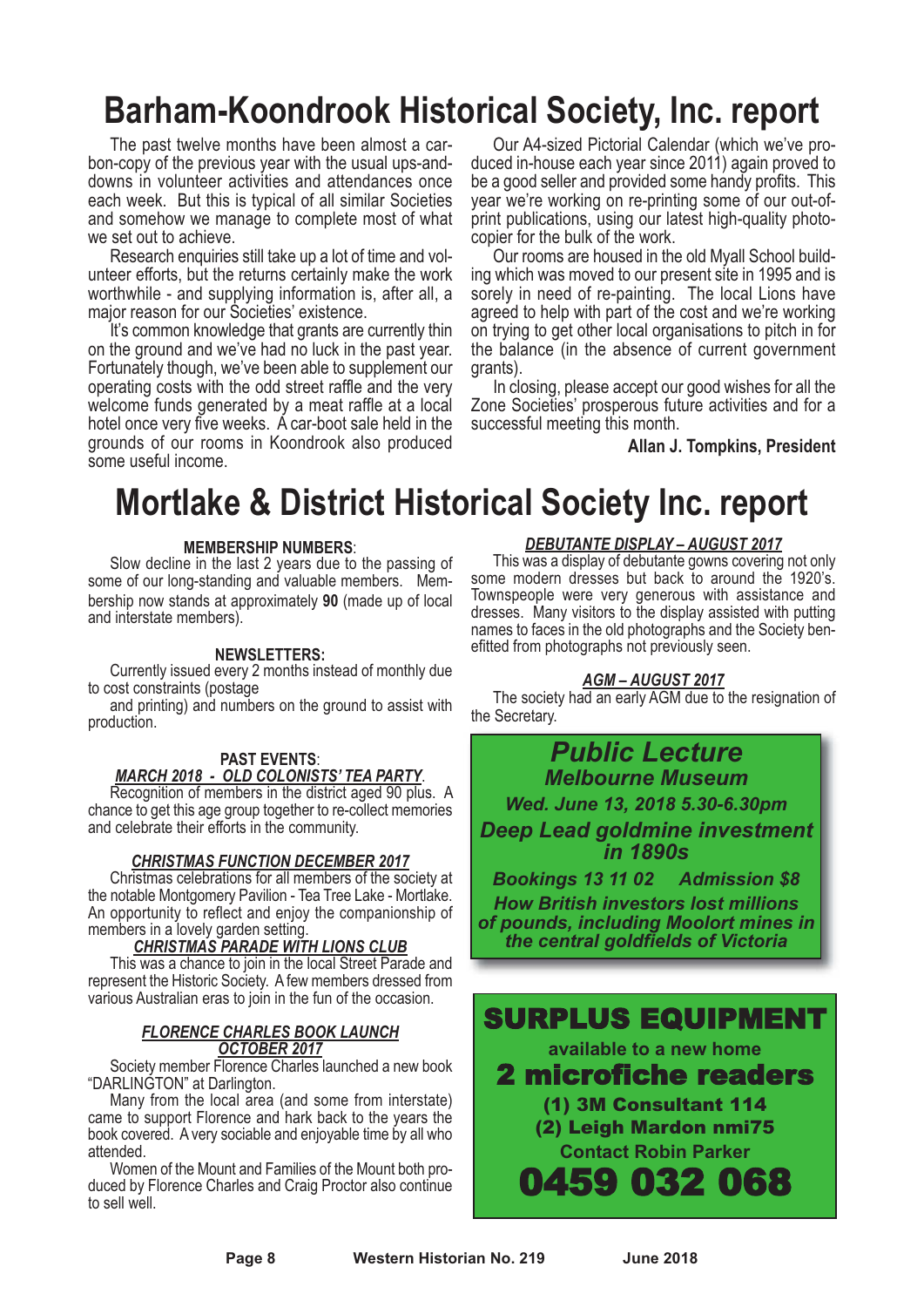# **Monster Maldon Meeting enquiry at Dunolly**

On 21<sup>st</sup> April 2018 the Goldfields Historical & Arts Society (Dunolly Museum) held an enquiry into the location of the Monster Meeting of miners held at Chewton on 15th December 1851. The enquiry was prompted after Heritage Victoria purchased a nearby parcel of land and started saying the meeting was held there. The Heritage Council Registrations

Committee held their own enquiry last year and agreed with their parent body, Heritage Victoria. Two of the witnesses, David Petrusma and Glenn Braybrook stated afterwards that pictorial evidence had been discredited for no good rea- son, statements were made by Heritage Victoria that were not backed by evi-<br>dence and that Heritage Victoria pur-<br>chased the wrong piece of land.<br>The witnesses Petrusma & Braybrook felt that part

of Golden Point Rd and some allotments on the east side of Golden Point Rd should be added to the Mon- ster Meeting site as that was where the drays were that the speakers stood on. Petrusma felt that Heritage Vic- toria had purchased the nearby paddock as it was largely undisturbed, which fulfilled a requirement needed for World Heritage status. The Heritage Council also claimed the Monster

Meeting to be the first protest meeting of miners against the government. Another point to justify World Heritage Status. However, there had already been meetings in Bendigo, Geelong, Ballarat, Buninyong and Chewton. The Heritage Council discredited the earlier Chewton meeting as being merely 'preparatory'. This is changing history simply because it didn't fit their agenda. The first Chewton meeting was bigger than Eureka Stockade, there were 3,000 present, a committee elected and resolutions passed. Yet they describe this important part of our history as 'preparatory'.

There are two known sketches of the Monster Meeting. These are the David Tulloch sketch (SLV) and the Great Meeting sketch (NLA). The Heritage Council discredited both sketches by saying they were both done later from memory. Both sketches are far too accurate to have been done later. They must have been done on site.

The hills in the background of the Great Meeting sketch do not match when looking from the land pur- chased by Heritage Victoria. But the hills are correct when viewed from Golden Point Rd.

*As the editor of the Western Historian I am seeking articles of up to a half page on what is happening in your society or from your area of historical interest. Please contact Helen Curkpatrick on haven273@outlook.com or write to 273 Old Hamilton Road, Haven 3401. In word preferred and any photos in jpg format.*



**Tulloch sketch overlaid on a modern photo — David Petrusma. The meeting is on the high ground on or east of Golden Point Road. The land purchased by Heritage Victoria in on the extreme left of the image.**

The Tulloch sketch has many detailed that are correct.

The shepherd's hut was known to be a single room with slab walls, bark roof and stone chimney. These are all present in the sketch.

Bark has been removed from trees for the roof of the shepherd's hut

There are flags flying.<br>There are flags flying.<br>There are men climbing trees.<br>The length and direction of the shadows generally match what would be expected at Chewton on 15<sup>th</sup> December between 2.00 and 4.00 pm. This is unlikely to

be correct if the sketch was done later from memory. Both sketches show the meeting to have taken place on or east of Golden Point Rd. This would be an amazing coincidence if the sketches were done later from memory.

After discrediting both sketches the Heritage Council were left with only vague written descriptions as to where the meeting took place. So when they said the meeting took place on the land purchased by Heritage Victoria they didn't back it up by any actual evidence.

The Monster Meeting Enquiry held at Dunolly agrees that the Monster Meeting site is of cultural her-

itage significance. The Tulloch and Great Meeting sketches must have been drawn on site and could not have been drawn

later from memory. Heritage Victoria not only disregarded pictorial evi- dence that showed the meeting was on or east of Golden Point Rd but failed to produce evidence that

showed the meeting was on the land they purchased. Both sketches show that the epicentre of the meet- ing (the dray), was on the high ground either on or to the east of the Golden Point Rd. This ground should be included in the Monster Meeting site either physically or in signage at the site.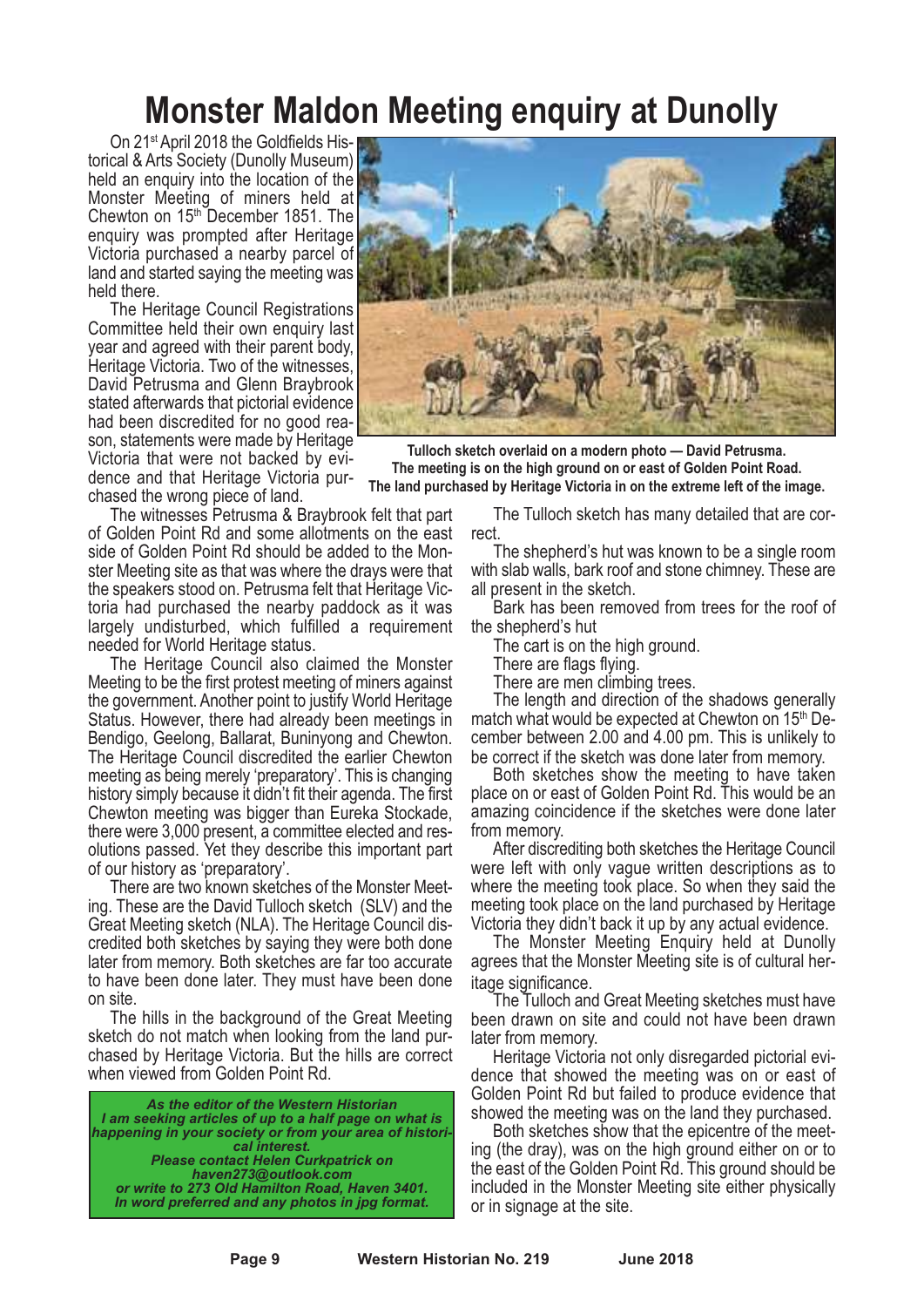## **The Melbourne Argus, Saturday December 6, 1884 The oldest colonist**

### **To the editor of the Argus**

Sir, the colony now has something to tell of quite surprising for a settlement that is celebrating on our Jubilee Exhibition. The end of the first half century only.

We have a colonist amongst us a century and two years old. The Melbourne Benevolent Asylum among its applicants today, has an old lady of that age and honoured the application, and the institution is admitting her as an inmate. There were many other applicants whom it was heartbreaking to deny admission to, but there was but one vacancy for females, and one bearing the burden of 102 years was unanimously held, entitled to the vacant place.

As I have no doubt that she will excite much interest with the public, I may mention that this Mrs Agnes Smith is an intelligent and superior looking woman, wearing no spectacles, and having good hearing faculty. There is that, however, in the much furrowed face that speaks of great age, but there is nothing of senility about her. To the questions put by the chairman of the commit- tee as to some old colonist, her answers were clear and satisfactory, dating back to nearly <sup>50</sup> years. She described herself as <sup>a</sup> native of Glasgow, the daughter of a solicitor, long time a widow, and arriving here with one son who has since died. It is easy to read her endorsement made on her application paper, that this relict of the past century, whose youthful days were also of Bonaparte and Wellington, was suffering only from "old age and debility.'

Now that Great Britain is so jubilant over Sir Moses Monteflore's completed 100 years, we, of Victoria may be, in sporting language, proud of beating that record in this case of our oldest colonist.

#### **The Melbourne Argus, Friday February 26, 1892. A REMARKABLE CENTENARIAN**

Mrs Agnes Smith, a widow who claims that she will be 109 years of age on Tuesday next, was a few days ago admitted into the Benevolent Asylum. Her maiden name was Mann, and she was born in Glasgow, in which city, she avers, her father occupied a prominent position. His office was in the gaol, and he kept a couple of clerks. She avers that she left Greenock in 1833 for Tasmania in the ship Eldon (Lord Eldon), the name of the captain being McAlpin, and her brother and his family were fellow passengers. Those were not the days of steamships, so that under fairly favourable circumstances, the voyage would have been <sup>a</sup> long one, but the captain had the misfor- tune to mistake his course, and it was not until six months after the voyage had been commenced that the vessel arrived at its destination. The party lived at Hobart, and whilst there Miss Mann was

married to a farmer named Smith, and who she alleges, was the first white farmer in the colony, she herself was the first white woman. Her brother was subsequently murdered in Hobart by his own servant. After staying in Hobart for some time, Mr and Mrs Smith came to Victoria. At this time of course, Melbourne was not in existance. The pres-<br>ence of the newcomers did not meet with the ap-<br>proval of the blacks, so hostile being their attitude, that, according to Mrs Smith they contemplating burning her and her husband and child (a son). A long time passed and many white people come to the colony, she herself being the first white woman. Mrs Smith conceived the idea of getting a school and commenced on a very unpretentious scale, having only one scholar, this being a halfcaste girl. The state of affairs for a considerable time in the colony must have been far from com-<br>fortable, but when the police came into the country, the blacks became quieter. The aborigines had not always lived on the most amicable terms between themselves. On one occasion Mrs Smith saw about 400 of them. There had been a great fight between two parties, one of them being from Geelong and the Geelong party proved the victors. She once had an unpleasant experience, being attacked by five natives and violently seized by the throat. Twice she raised the cry of "Murder" and this fortunately was heard by a Mr Thompson, who in consequence of the alarm, put spurs to his horse and rode to the rescue, the animal when he arrived was covered in blood. The blacks made off, and though a reward of £200 was offered for their capture, they were never brought to justice. Mr Smith purchased 12 acres of land. In addition to farming, he sold wood, a load which could fetch 2/6d a load and Mrs Smith would cut up to two loads a day. Mr Smith died a good many years ago, his death taking place in a lunatic asylum after a paralytic stroke. His widow sold her interest in the farm, and subsequently she and her son went to the diggings, but if they had visions of great fortunes, they were not destined to see them realised. On the contrary, they quickly lost all the money they possessed, which amounted to £200. Later on however the son prospered. The latter married and dwelt at Shepparton, his mother living with him and assisting to bring up his family until his death, which occurred between nine and ten years ago. After this Mrs Smith lives at Dr Singleton's remaining there for some years. Subsequently she was admitted into the Benevolent Asylum. This institution she quitted in order to go and live with friends at Shepparton, but now as already indicated, she has again become an inmate of the Benevolent Asylum. Not withstanding her great age she retains her faculties. She is capable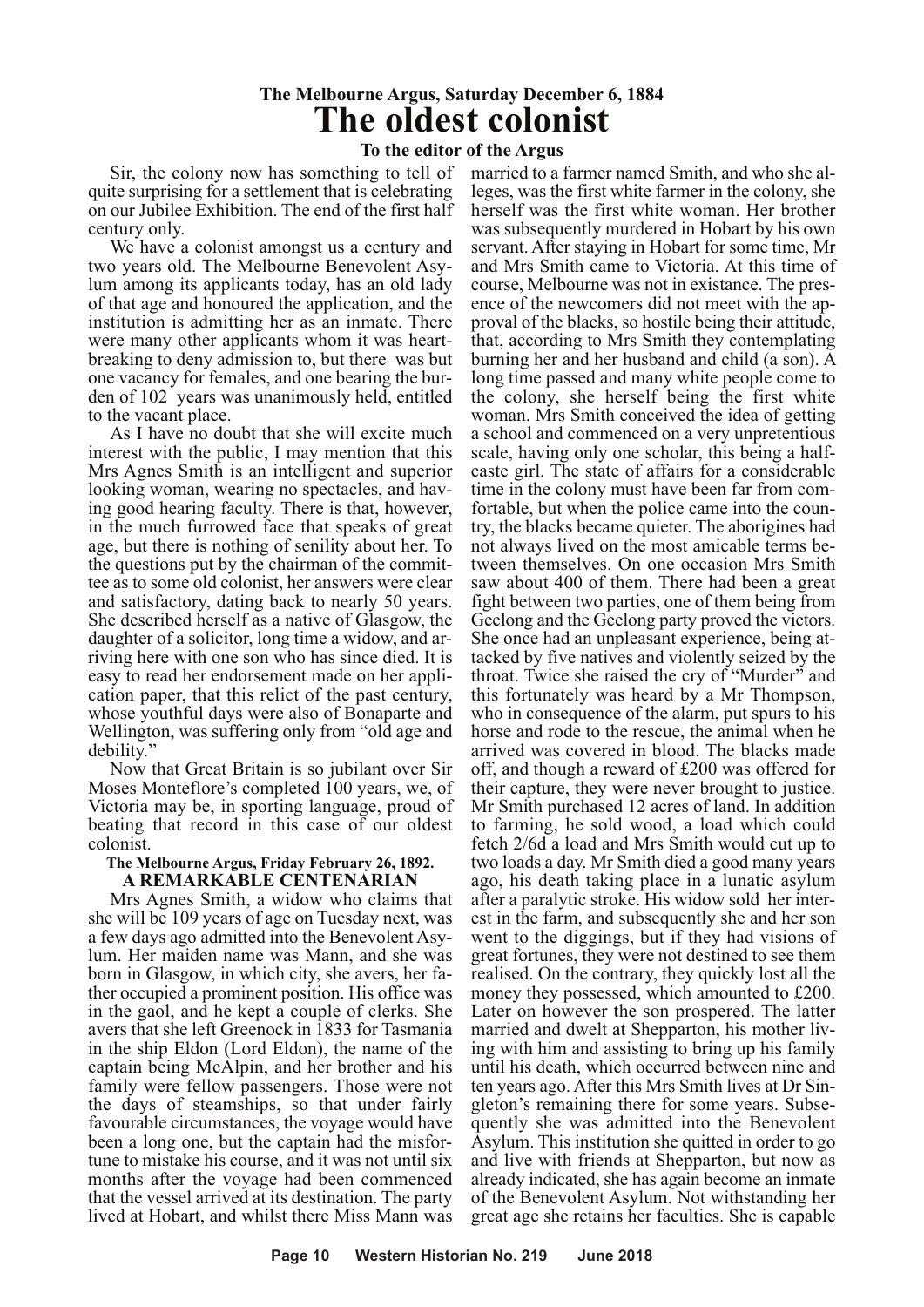of holding quite a long conservation, and is by no means confined to a bed or even her ward. She is able to walk around the garden of the institution without assistance, but finds it necessary to stop for a rest now and again. As for sight she can write a letter and thread a needle without glasses. Indeed she asserts that she cannot use glasses now. Mrs Smith is not the only member of the family who has lived to a centenarian, for she states that her father's mother reached the age of 105.

#### **The Melbourne Argus, Thursday November 3, 1898 DEATH OF A VERY OLD WOMAN A claimant to 116 years.**

A very old woman, probably the oldest in Australia, died at the Benevolent Asylum yesterday, where she has been an inmate, off and on since December 4, 1884. She was Mrs Agnes Smith, who claimed to be 116 years old, though, when she was interviewed some years ago by a representative of the Argus, the statements she made were so ridiculous and confused as to render her claim open to grave doubt. Her knowledge of life in the early days of the colony was romantic. Nevertheless, if not quite 116 years old, Mrs Smith must have attained a very great age, for there still living in Cobram, on the Murray, a Mrs Lee, who in her infancy by Mrs Smith. Mrs Lee states that she has frequently heard by relatives refer to the great age of Mrs Smith and avers that they stated she was an old grey haired women at the time she acted as the nurse. Mrs Smith arrived in Australia with her husband in 1830 and is said to be the first white woman who undertook the task of educating and christianising the aborigines. Her husband died 50 years ago, and subsequently one of her

sons was murdering in the bush. Mrs Smith's father was <sup>a</sup> Glasgow solicitor, named John Mann, who left a family of 21, the youngest of whom was 74 at the time Mrs Smith first entered the asylum.

#### **The Melbourne Argus, Tuesday November 8, 1898 CLAIMANT TO 116 YEARS Letter to the Argus**

Sir, I note in your issue of today the death of Mrs Agnes Smith, who claimed to be 116 years of age. Seeing you express doubt of her getting to great age as claimed, some of your readers may

**WVAHS Midlands zone meeting to be held at Carisbrook Fire Station Cnr. Green and Urquhart Sts. Saturday, October 20, 2018 \ 10.30am start**

be interested to learn the result of enquiries made by me <sup>11</sup> years ago when Mrs Smith was an in- mate of my home in Brunswick. <sup>I</sup> traced out her brother, who was then living in Hobart, a retired bailiff a nd he ridiculed the idea of her then being <sup>105</sup> years of age. Proving from various family cir- cumstances that she would at that time be more than 90 years, if as much, assuming the brother's statement being correct. It would make her 101 or 102 at time of death, an age justified by many statements made by her when cross-questioned by me. That Mrs Smith was of great age possibly 100, their need be little doubt, but her memory was often at fault.

Yours etc. A. Rivett, Beachworth, Victoria

#### **The Melbourne Argus, Thursday, November 3, 1898 Death Notice**

**Smith:** On November 2, 1898, at the Benevolent Asylum, Agnes Smith, aged 116 years. Supand opened the first Wesleyan Sunday School in Brunswick.

From the death certificate of Agnes Smith it states age as 116 years and daughter of John Mann and Agnes Patterson.

On Familysearch the only marriage for John Mann and Agnes Patterson was on July 28, 1806 at Cathcart, Renfrewshire and believe Agnes was born after this date if I have correct parents.

Searching the Tasmanian Pioneer Index I found no trace of a marriage for Agnes Mann, but did find a marriage for Agnes Anderson (widow of James Anderson) to Isaac Smith in Hobart on April 14, 1834 and have a death at Shepparton Victoria in 1884 for John Anderson aged 50, son of Jas. Anderson and Agnes Mann.

**WVAHS Western zone meeting to be held at Warracknabeal Agricultural Museum Saturday, October 27, 2018 10am start**

**WVAHS Southern zone meeting to be held at xxxxxxxxxxx xxxxxxxxxxx Saturday, October xx, 2018 10am start**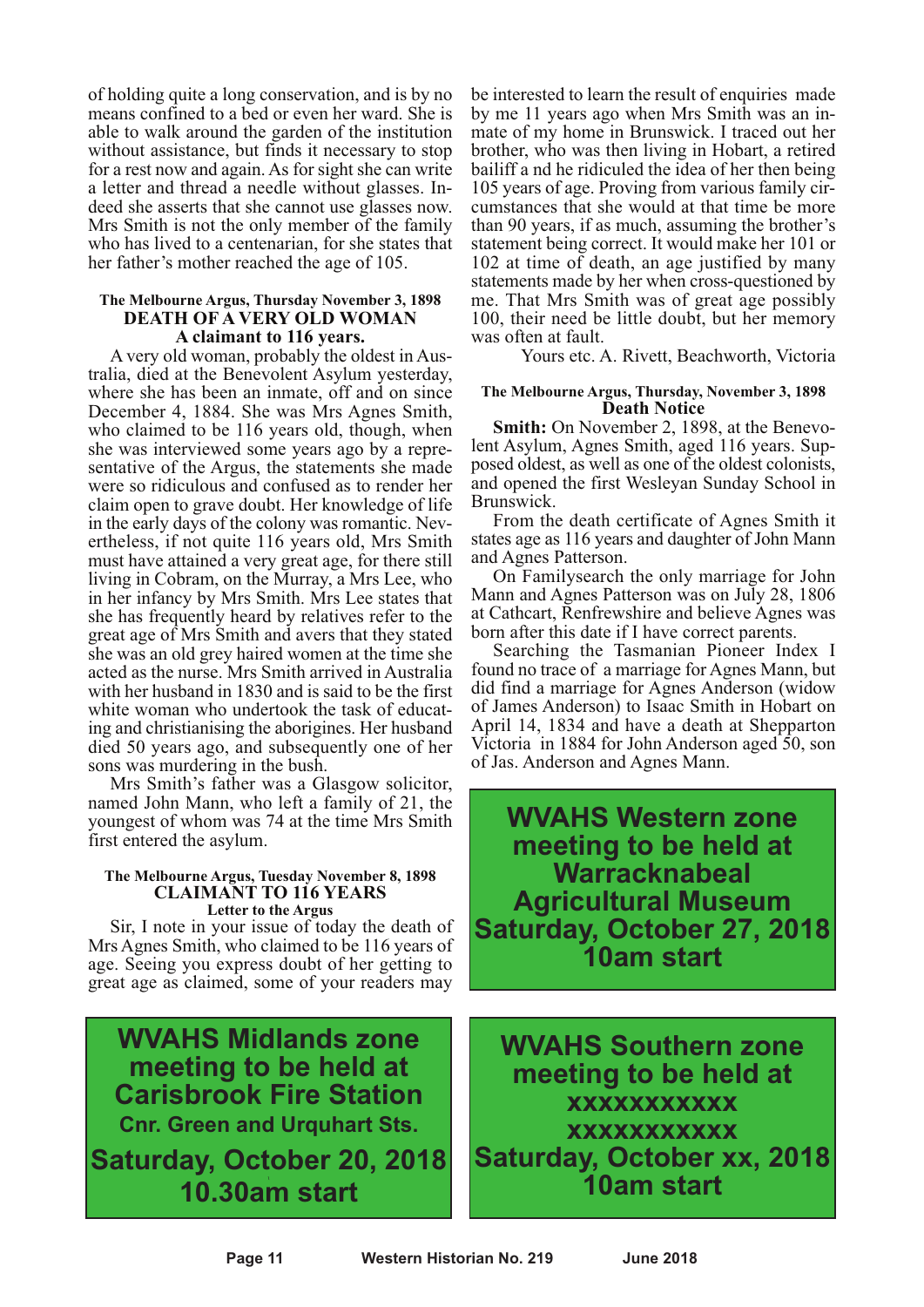# **Midlands Historical Society (M'borough) WVAHS report : April 2018**

Our museum complex has been the focus of intensive activity. Following an exacting process of review and inspection, we have been successfully reaccredited for a further five years by Museums Australia (Victoria). A maintenance team from Central Goldfields Shire Council repaired a section of damaged floor and repainted an entire room in our 120 year-old Worsley Cottage, and our dedicated volunteer gardeners created a brilliant Spring display in the cottage garden.

An active research program occupies many volunteer hours, especially the detailed family history enquiries. We have processed a number of interesting donations, ranging from handwritten diaries to paintings and historic photographs. Volunteers are working on projects such as digitising photographs, creating data bases of factory and council records and researching possible names for newly created streets.

Members attended a range of professional development activities organised by Museums Australia and the RHSV (History Victoria Support Group) as well as WVAHS meetings. Fundraising activities continue to remain a vital issue as our Society, like many others, battles rising administrative and insurance costs. We remain afloat through the efforts of a small group of dedicated members.

A highlight this June will be an exhibition, made possible through a grant from Creative Victoria, of a selection of photographs taken by the late Wal Richards, a Maryborough amateur photographer whose passion for photographing local weddings in his own idiosyncratic style has made him a local celebrity. From Wal's legacy of thousands of photographs created over a period of 50 years, a selection of images representing each decade will be exhibited. The exhibition opens on June 23 at the Central Goldfields Gallery and runs for a month.

**Barbara Neilson**

# **Nhill & District Historical Society news**

January to March at the Nhill and District Historical Society Inc.

The highlight of this period was the meeting held at the museum on Tuesday 13 February when we were pleased to welcome so many people to hear Graham Douglas and Dale Conway tell us about the isolated graves in the district. What an interesting evening it was! Graham and Dale have spent many hours visiting and recording these graves and then trying to find out information about the people who were buried at these lonely sites.

Graham says that he has been conducting this research for the past six years and gets to know about the graves from elderly citizens and farmers in the area. Dale has joined him in the last few years and together they visit the sites and document the information. It was interesting to note that they do this research mainly in the cooler weather as they are not fond of snakes. Who could blame them?

They told us of the pioneer grave of Mrs Jardine and her child located on the edge of Lake Hindmarsh near Rainbow. The grave is clearly marked and has an inscription on it. This is a very sad story of a pioneer lady who went into labour many miles from the nearest doctor. There were complications with the delivery and both a doctor and midwife were sent for. Unfortunately the mother and baby both died. Her husband was taking her to Dimboola for burial when they experienced more misfortune - the wagon's axle broke. So Mrs Jardine and her baby have a lonely grave by the lake. You can read more about this story if you go online.

They then told us of the two graves in the township of Dimboola and the story behind these deaths.

We heard of the relatively large graveyard on Yarrock Station (which was once owned by the Affleck family) and who had many connections throughout the Wimmera and Western Districts and went onto become very successful.

Everyone in attendance agreed that this was a most informative and enjoyable evening and we thank Graham and Dale for both their impressive presentation and agreeing to be our guest speakers.

#### **The Oliver's of Nhill**

So successful was the evening that we plan to have more of these evenings throughout the year. Our next meeting will be held on Tuesday 8 May, 2018 at 8.00 pm at the Historical Society. (Note we have moved our April meeting to this date as our guest speaker, Jan Jozsa, is not available until this time). Jan, <sup>a</sup> descen- dent of the Oliver family, has been researching them for many years and will tell us about the Olivers and

their mill.<br>In Newsletter No 49 I wrote about how the township of Nhill might not have existed if it had not been for Messrs Frank and John Oliver. It was their decision to build a mill on virgin scrub country beside the Dimboola-Lawloit Road. They built their mill by the creek that ran across this road. It is now a concreted drain and the road is known as Victoria Street.

The mill attracted other people and businesses to the area and soon there was a hotel and a general store and thus our town was established.

The Oliver family became very active in the community and Frank and John and were well known throughout the area. Ada, their sister, was the first Post-Mistress.

The mill was one of many structures destroyed across the region in the great cyclone on Friday <sup>19</sup> No- vember 1897.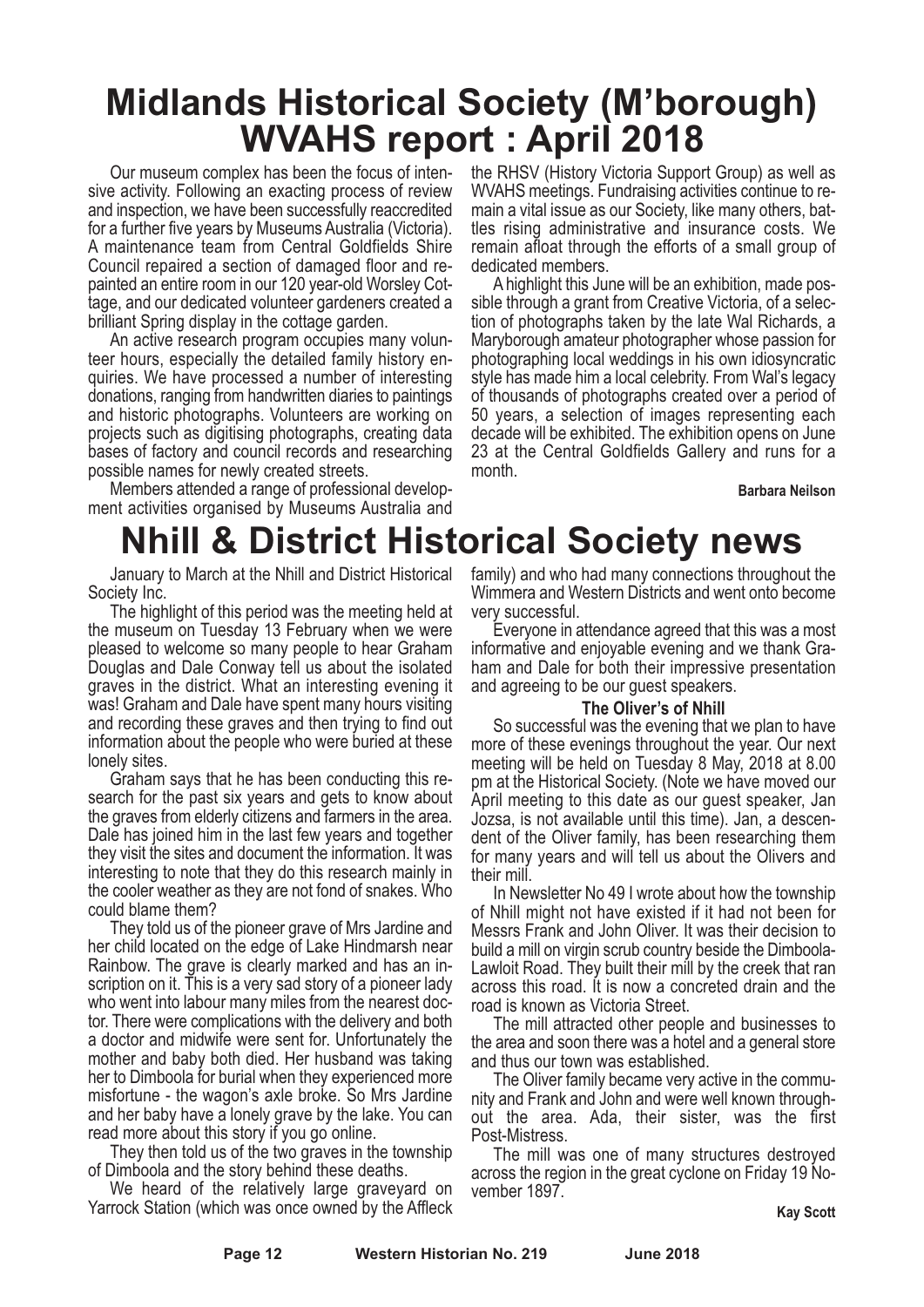# **Genealogy and the Victorian State Railways**

Railways played an important part of the development of Victoria. The first railway, (a private company) in Australia ran from Melbourne to Sandridge (renamed Port Melbourne) in 1854.

There are books written about the Victorian Railways and I am sure your local library will have at least one.

A timeline history is at:

www.railwaymuseum.org.au/history.html

Some key dates are these for the opening of the early railway lines: 1857, Melbourne and Geelong; 1859, Melbourne to Williamstown and to Sunbury; 1862, Geelong to Ballarat; also in 1862, Melbourne to Bendigo.

In 2004 the Public Records Office (PROV) developed an exhibition dubbed "Making Tracks" for the railway's 150th anniversary in which Susan Priestley noted that "Women from the railway family might also take on caretaking/gatekeeping work at minor suburban and country stations".

As the government took over the early privately owned railways and extended the rail lines throughout the state, the number of railways employees working for the Victorian Railways (VR) increased. Concurrently the VR began to make records, which included, of course, employees names and where they were stationed (pun intended). Bear in mind that employees such as Station Masters were posted around the state and track layers were something like itinerant workers. Families moved as they were posted to keep the VR network operational. In the 1950s there were around 30,000 VR employees around the state.

These VR records are useful for family historians. Obviously the basic information about names can be important. Sometimes marriages can be deduced merely from the employment records. Families can be traced as they moved around the country. Ancestors who are lost after they arrived in Victoria might have joined the VR and moved as their job required and sometimes settled in the country after retirement.

Remember this important rule for family historians: if the government is involved there will be a record. If you have a family member who worked for the VR then you have the opportunity to see records made of all of his, or her employment; if they were posted around the state the details of those travels; and seeing photographs and paintings of VR history that relate to your ancestors. From that you may be able to follow the education of their children through school records also held at PROV.

Also remember that Victorian State Government records are archived by the PROV. The Royal Historical Society of Victoria has many photographs and some paintings of railways installations.

There is at least one index to railways employees: an index to Victorian railway employees of the 19th cen-

tury, compiled by Bob Thornton; published Melbourne, Library Council of Victoria, 1988. This is available to members of the Genealogical Society of Victoria and may be in public libraries. The book Railways of Victoria 1854-2004 by Robert Lee is available in the Genealogical Society of Victoria Book Shop.

The Genealogical Society of Victoria helps members find the many useful sources for family history worldwide and provides help for members in their quest of their family. See www.gsv.org.au for more information, email gsv@gsv.org.au or phone 9662 4455 for information about the Society.

## **June 19, 1884 DEATH OF AN OLD PORTLAND RESIDENT AND VICTORIAN PIONEER. (Belfast Gazette.)**

Last week a very old colonist peacefully passed away, in the person of Mr George Osborne. He was born in Sydney, and at the time of his death was over seventy-five years of age. The father of the deceased was one of the earliest colonists, having been an officer in the 45th regiment. The subject of this notice learned the trade of a boat builder in Sydney, and after he had completed his apprenticeship, in the year 1830, went away for several years on a whaling cruise as ship's carpenter. In the early days whaling was a most profitable undertaking, whole fleets of vessels being engaged. During one of his voyages the whal- ing vessel struck <sup>a</sup> sunken reef and sank, when many of the crew were lost. The deceased, with others who were excellent swimmers, succeeded in securing one of the boats although badly damaged, and after much deprivation were picked up by another whaling vessel.<br>In the year 1840, his brother-in-law, Mr George Lily, determined to open up a business in Portland (which was then better known in New South Wales than Mel- bourne) and chartered <sup>a</sup> vessel named the Sir Francis Feeling to convey his merchandise. The deceased, with his wife and only child were on board in company with Mr Lily. The late Mr Osborne then went to Mel-<br>bourne, where he remained for a short time, and sub-<br>sequently settled down at Portland, which in 1841 was <sup>a</sup> prosperous whaling station. He remained at Port- land about <sup>25</sup> years, since which time he had been living with different members of his family. The de- ceased was <sup>a</sup> man who believed in the biblical injunction "owe no man anything," and during the active portion of his life was noted for his strict business punctuality.

# IT'S YOUR NEWSLETTER — HAVE YOUR SAY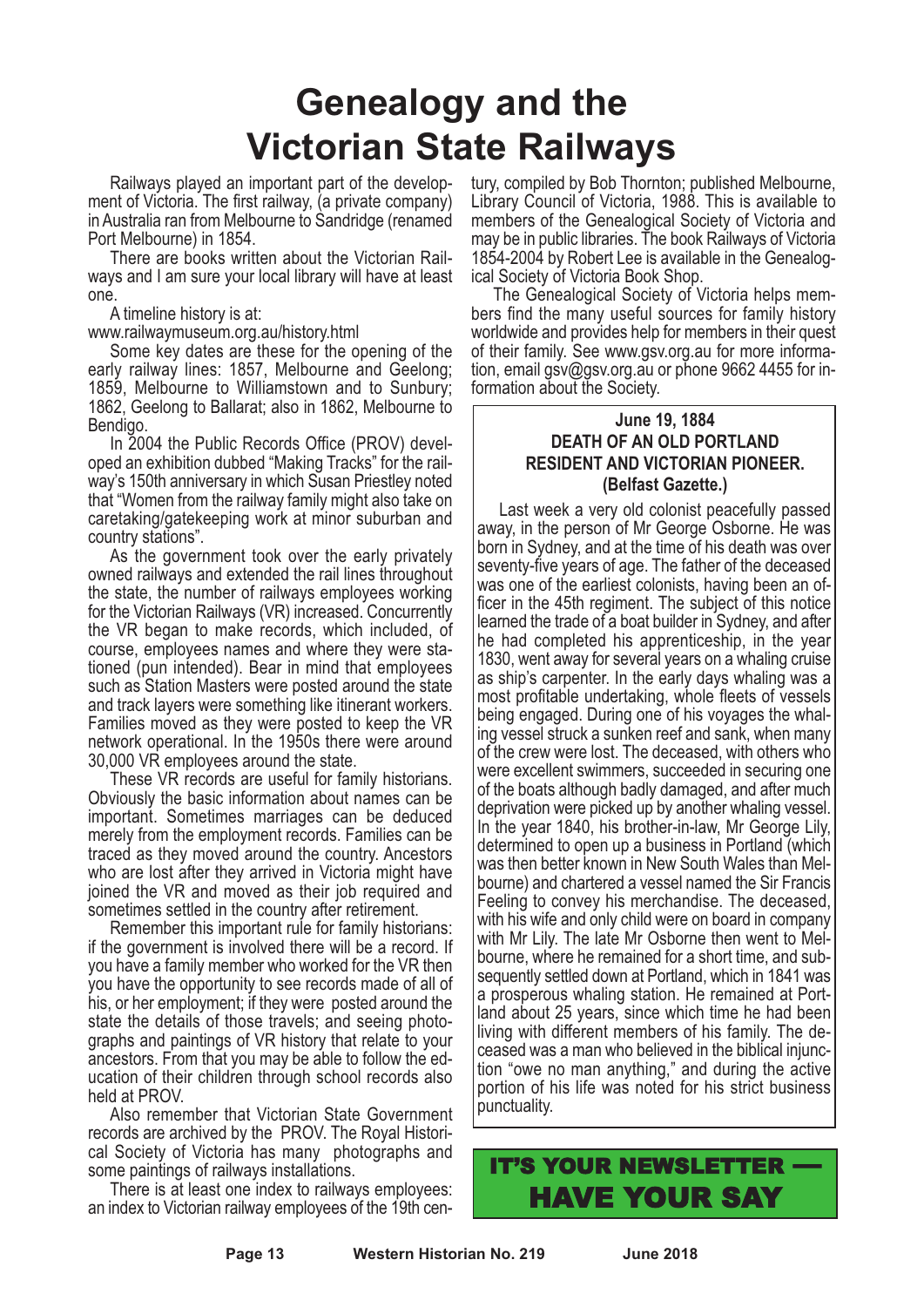# **Frightful murder and attempted suicide**

The inhabitants of Back Creek Talbot were startled on Monday after noon by the intelligence that a man had murdered his wife and had after wards cut his own throat.

On proceeding to the spot about a mile distant from Scandinavian Crescent, <sup>a</sup> dreadful tragedy was dis- closed. <sup>A</sup> few yards from <sup>a</sup> small tent, the body of <sup>a</sup> woman as lying quite dead, with her throat and face ter- ribly cut. At <sup>a</sup> short distance <sup>a</sup> man was supported up against the trunk of a tree, whilst his throat which was severely cut, was being sewn up by a medical man in attendance.

It appears from the evidence on the spot that the woman was living with a bullock driver, who had left the tent only a short time when the murderer, supposed to be her husband, rushed in and attacked her with a razor. She rushed out of the tent, where he followed her and got her on the ground. and cut her throat so as to sever the cartoid and cause almost instant death.

The man almost immediately drew the razor across his own throat twice apparently without doing himself much injury. He then stooped down and kissed the murdered woman, and again cut his throat this time more severely.

Two men passing by attempted to interfere, when the man threatened them with the razor and they desisted.

This version is from a woman named Combe living in the neighborhood, who from a distance saw the whole affair. A little girl about four years old daughter of the deceased woman was present at the time.

Mr. O'Hea a chemist from Castlemaine. was soon on the spot and after examining the woman and finding that she was beyond the reach of human aid turned his attention to the man and skilfully sewed up the wounds

in his throat. Shortly afterwards Dr. Candiottis arrived and be- tween them he slowly regained consciousness. He then signed to the bystanders to bring his child; which, after a short interval was done. When the little girl was brought, she cried out "Will you kill me, Daddy?" The

man seemed much affected. The child was left in the charge of <sup>a</sup> benevolent neighbour and the man and his ill-fated victim were re- moved to the Daisy Hill Hotel. The woman was about twenty five years of age and

of rather prepossessing appearance. She came of a very respectable family. At the early age of nineteen she was married at Adelaide to a man named John White. A year or two after their marriage she discovered that he had a wife still living.

She left him taking with her the child she had borne him and went into service. We do not know how she became acquainted with Johnson (the man who murdered her) but at any rate she had been living with him some time. The unfortunate woman told some neigh- bours that she had supported him for upwards of twelve months by a sly grog shanty, which she kept at Ballarat.

They were very unhappy together, and he left her at the time of the rush to Chinaman's Flat, but returned to her after a month's absence. She described him as an idle, dissolute fellow. A short while back she went with him to the rush at Crowlands. There she met Hig-<br>gins, the bullock driver, with whom she was living at the time of her death.

At Crowlands she was in great distress, and had to pawn some of her dresses for 15/. Johnson then appears to have left her, or she him, and she came to Back Creek with Higgins, about a fortnight since.

Nothing was heard of Johnson till Saturday last, when he came to the tent as soon as he ascertained, by waiting, that Higgins had left it. When she saw him the woman ran away. and took refuge in <sup>a</sup> Mrs. Combe's tent. He followed her, and threatened to "Do for her." The unfortunate woman cried out: "My God.<br>he's come," and ran into her bedroom.<br>Johnson then left taking with him the woman's child

by her putative husband, White. When she told the circumstances to Higgins afterwards, he said if she wished to go back and live with him she could. She an-<br>swered that she would sooner go to service.<br>On Monday Johnson watched him go away to his

work, and entered the tent. She endeavoured to get away, but he overtook her, and knocked her down with his fists. Kneeling upon her he deliberately inflicted

upon her the wound from which she died. One of the wounds on the cheekbones was fully two inches and a half long. The woman seems to have struggled desperately, one of her hands were very much cut. Johnson, against whom a verdict of willful murder was returned, died on April 5, 1859. at the Maryborough Hospital.

## **Argus (Melbourne) Tuesday 29 August 1893. AN EXTRAORDINARY EXPLOSION. NARROW ESCAPE OF TWO YOUTHS. ST. ARNAUD, MONDAY.**

Two youths named Frederick Watson and William Schlichting on Saturday evening placed an old quicksilver bottle on the fire of a blacksmith's shop attached to some old pyrites works, wishing to remove the stopper. One was blowing the bellows and the other standing in front of the forge when the bottle exploded with a tremendous force, heard over the greater part of the town. Many people rushed to the depot, thinking it was <sup>a</sup> boiler explosion. Fragmenta were blown be- tween the two youths, but they miraculously escaped injury. One piece of the bottle crashed through the end of the building, and was picked up <sup>220</sup> yards away, on the Lord Nelson mullock heap. The opposite end

of the building was completely blown out. William Schlichting was <sup>a</sup> son of Wilhelm Justus Schlichting the manager of the Lord Nelson Mine at St. Arnaud.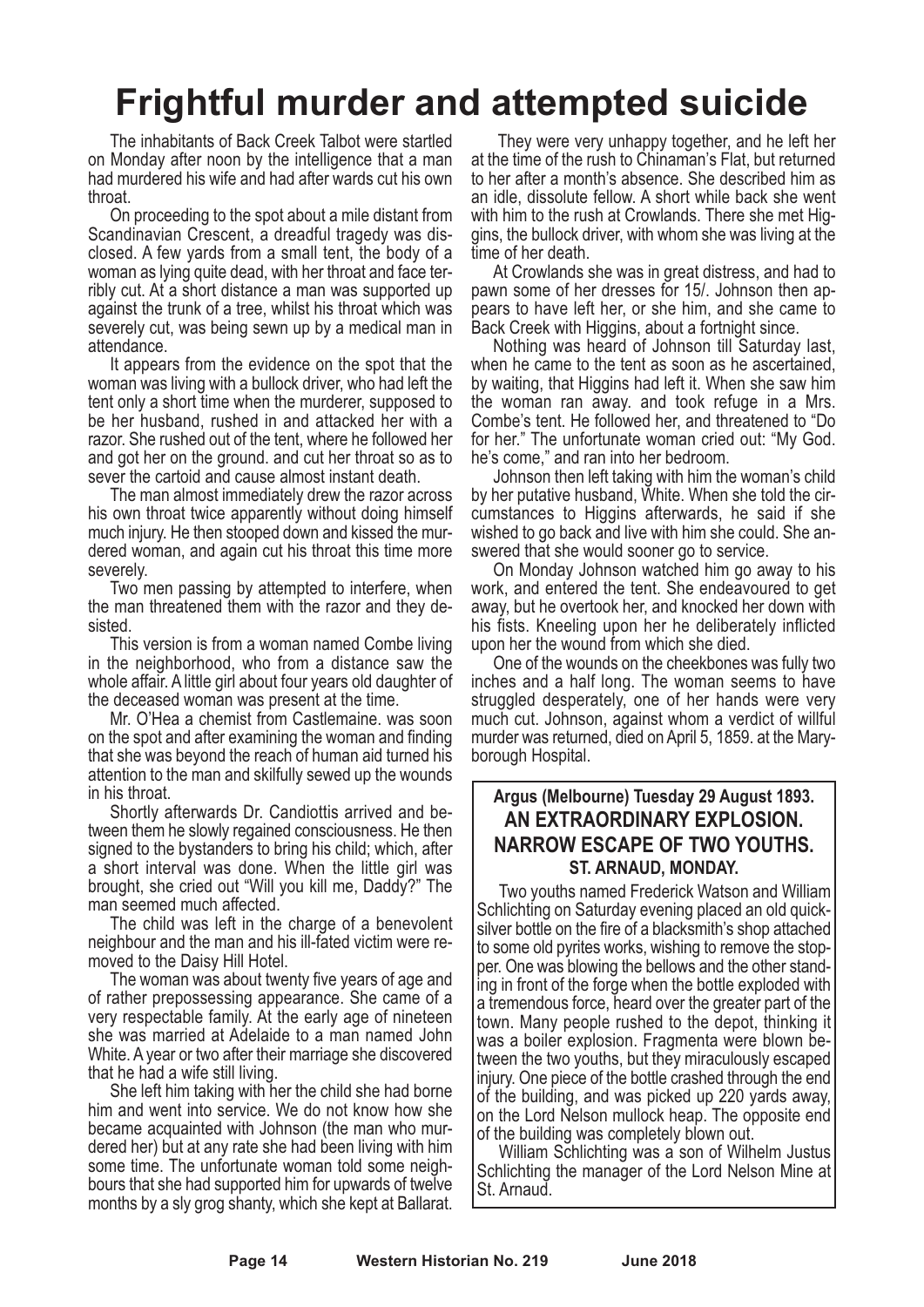

# **Housing our Societies**

**Location** Event to be held at Termia Club Pavilion

Cin Marie and Glass Streets, Nagambie

#### 900am Arrival, registration and a cuppa.

- 930am Introduction of RHSV attendees, HVSG attendees, host group, and inembers of visiting groups.
- 94Eam Christine Morthington, RHSV Collections **Blanager - "Digitisation and Historical** Societies? This topic will cover a range of things (outleach, capadity building, access, streamhling) and emphasize the need to digitise for preservation.
- 10.20am Caitlin Mitropoulos, Community Advocate - Built Heiltage at the National Trust of Australia (Victoria), will speak to a range of Issues, including how to care for heritage buildings, the responsibilities of buildings occupied by Historical Societies, and funding streams that can be pursued.
- 11.00 cm Morning tea
- 11.30am D: Andrew Lemon: on The blaster: Gardener, T. R. Gamett of The Age and The Garden of St Eith - and why gardens, parks, reserves and national parts matter, now even more than ever
- 12.30pm Panel of three Judy Richards (owning a building), LaitnaStruach (occupying a Local Council building), and Alleyne Hooldey (occupying a State Government Bulkling).
- 1.00 am Lunda
- 1.4Epm Rosemary Cameron EO RHSY will highlight how societies can run successful, Interesting and engaging walls. Roseinary was previously the Adininistiator for the Professional Tour Guide Association of Australia and is highly qualified and experienced to enlighten us on how to run and timprove our walls...
- 2.30pm Question and ensiver time. Opportunity for attendees to ask questions. and share their concerns.
- 3.00pm Finieln Visit to Nagain ble & District Historical Society Museum, 344 High Street Nagainble.







\$20 per person (includes inorning tea, lunch and wsitto inuseum)

Contact office@histonyvictoria.org.au or 9326 9288

Come and join us for a day full of tips, inspiration & useful ideas to help your historical society

## **It's your newsletter — have your say**

**Page 15 Western Historian No. 219 June 2018**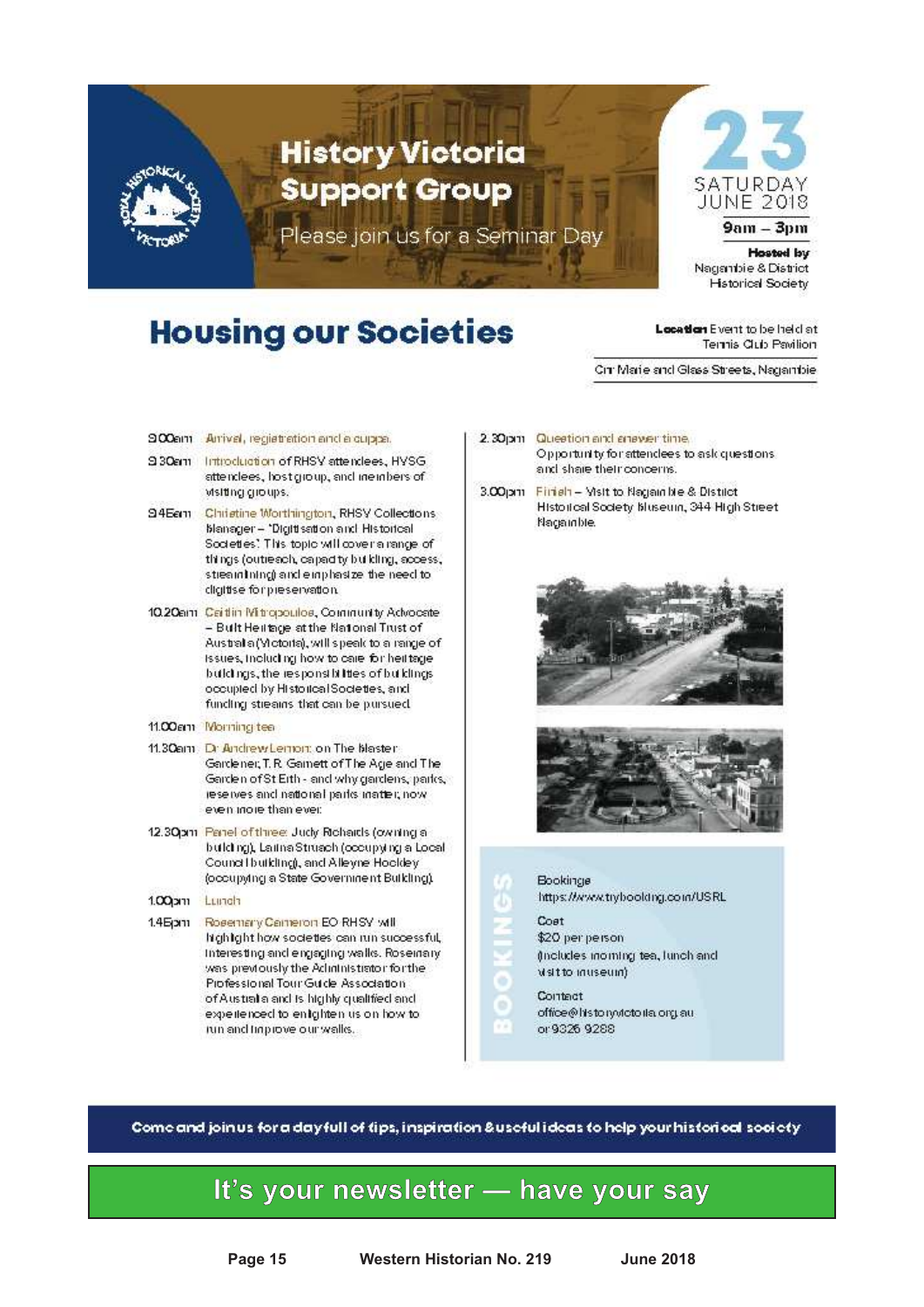

# **WRITING THE PAST**

# **IUNE 29 - JULY 1, 2018**

SHEEP'S BACK MUSEUM, NARACOORTE

A weekend of inspiring speakers and practical workshops for local and family istory writers

Presented by *<u>Sanawinka</u>* Mriters and **Historians** 



sookings and prepayment essential via www.kanawinkawh.com.au. Sookings close June 24. Limited places

## Featuring...

\* Kristin Weidenbachbest-selling author (Mailman of the Birdsville Trade, Growina Up Moonta)

\* Dr Rosalie Trioloaward winning **Melbourne history** educator

\* Lainie Anderson -Sunday Mail columnist and author

\* Anthony Laube newspaper curator, **Mortlock Library and Trove specialist** 

\* Liz Harfull - best-selling author (Almost an Island: the Story of Robe, The **Blue Ribbon Cookbook)** 

\*Expert advice from publishers, local printers, historians and authors

Full Weekend - \$95\* Saturday only - \$75\* Sunday only - \$50 Saturday Dinner \$ 30 <sup>9</sup>includes and and afternoon teu, liaint lanch. Excludes su turday dinner

For more information visit www.literazon.html and companiemail kanawinkawritershistorians@ gmail.com or phone Penny Richardson 0401000089

**Page 16 Western Historian No. 219 June 2018**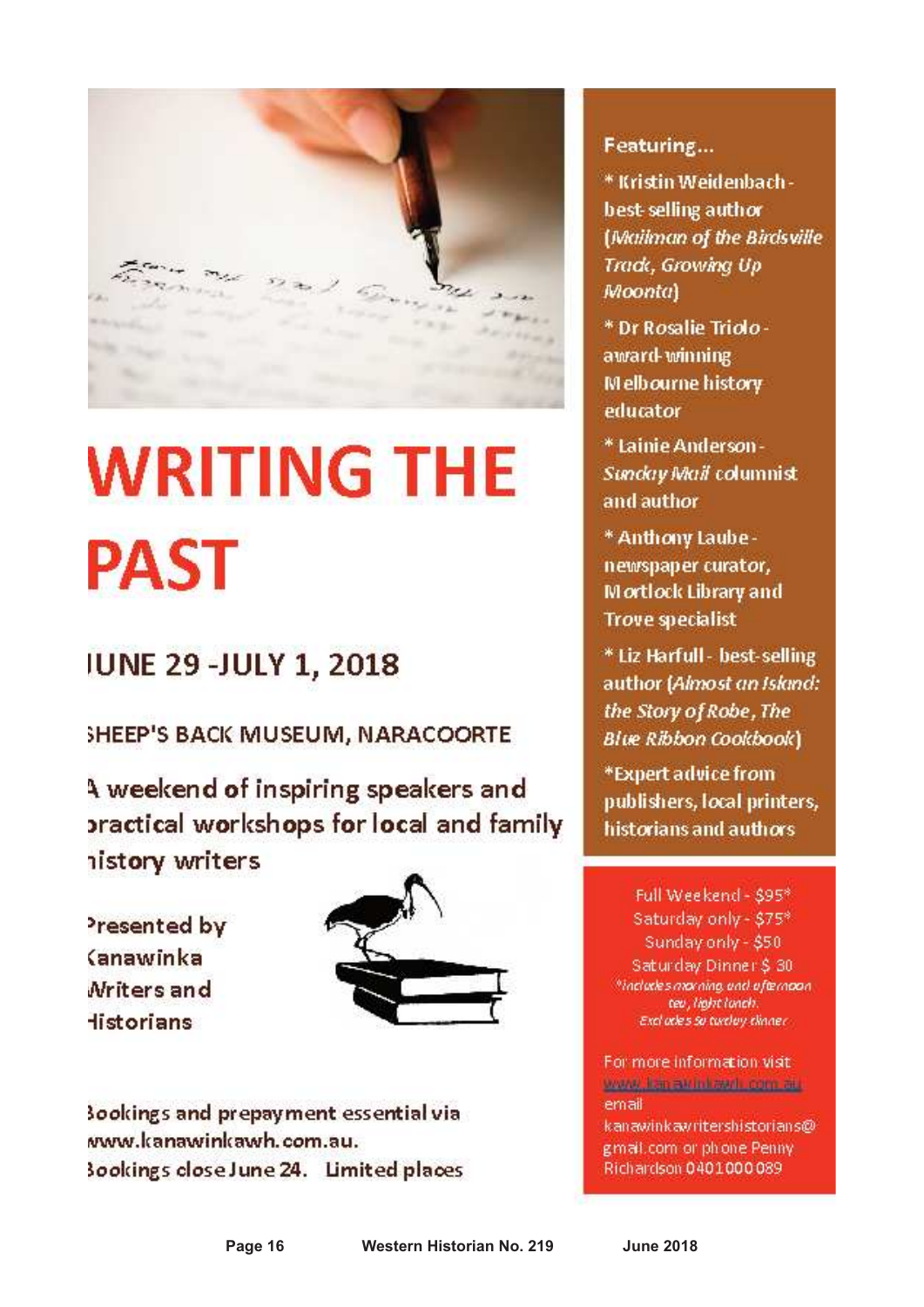# **Wal Richards exhibition — June 23**

The opening date (June 23rd) is approaching rapidly, and planning is in full swing. Our wonderfully creative curator Kareen Anchen of Cascade Art in Maldon, assisted by archival framer Jeff Gardner, is narrowing down the collection of scanned photographs in order to make her final selection of Wal's images to be framed. She's also planning how best to use the art gallery space.

Historical Society volunteers have been providing background information about Wal and his family and friends, and seeking out artefacts for display such as wedding dresses from the era and camera identical to Wal's original box brownie, and collecting local residents; reminiscences of Wal.

We're delighted that generous local residents with memories of Wal will join in the wedding-themed celebration at the exhibition opening. Bent Stems florist will be supplying decorations, Jenny Kerr (whose wedding Wal photographed) is lending one of her faux wedding cakes, and Maryborough IGA have donated the champagne. Max and Margaret Finch very kindly transferred tapes of Max's Southern Cross band to CD so that music can be used as background on the iPad selection of Wal's photographs, which will be on permanent display in our Resources Centre after the exhibition closes.



**Kareen Anchen and Irene Oxley show off the two wedding dresses that will be incorporated into the exhibition.**

**Exhibition begins June 23, 2018 at the Maryborough Art Gallery, Clarendon Street, Maryborough..**



**Arriving at the Anglican Church circa 1940s.**

*Curator Kareen Anchen's thoughts on the project:*

*The exhibition is a fresh look at Wal Richards' sentimental journey into the weddings of the late 40's, 50's and 60's in black and white photography and then through the explosion of colour through the 70's, 80's and 90's.*

*It is about fashion, portraiture, cars, bridesmaids, after parties, bridal parties, flowerchildren and of course the brides. He loved photographing the brides.*

*This project has been a joy to work on — the black and white photos are true vintage. There are fabulous images of classical cars, extraordinary wedding costuming, hair, hats, bouquets and candid happy snaps of people we may never know, which all make for a great imaginative narrative. Richards' images are a treat; he saw the world in an unaffected way, not posed or overly style conscious. You cannot help but smile when you view memory lane through the camera len of Wal Richards.*

## **MEMORIES OF WALLY**

When Wal died in 1997, his family wanted to thank the many people in the Maryborough community who had supported him in so many ways. His sister-in-law Roma Richards prepared this obituary, using what she imagined to be Wal's own words. The tribute was read out at his funeral and reprinted in t he Maryborough Advertiser on August 12 of that year.

With Roma's permission we've printed the obituary in full (including annotations to explain local places and personalities to readers who may be unfamliar with Maryborough at that time

## **Horsham Times Tuesday 28 March 1911.**

Obituary - Mr. Carl Schmidt, who has been ailing for a considerable time, died at his home, " Carlsruhe," Natimuk on Tuesday evening. Mr. Schmidt was one of the pioneers of the Natimuk district, and was widely known and highly respected. He was a native of Mecklenburg. Germany, from which place he emigrated 56 years ago, being then only a lad. He spent some time in Mount Gambier, where he was intimately associated with Mr. G.<br>F. Haustorfe at that time a rather extensive pilgrimage from the central State. Deceased took up land at Natimuk and farmed a big area with conspicuous success. He was twice married and leaves a large grown up family. He was 72 years of age.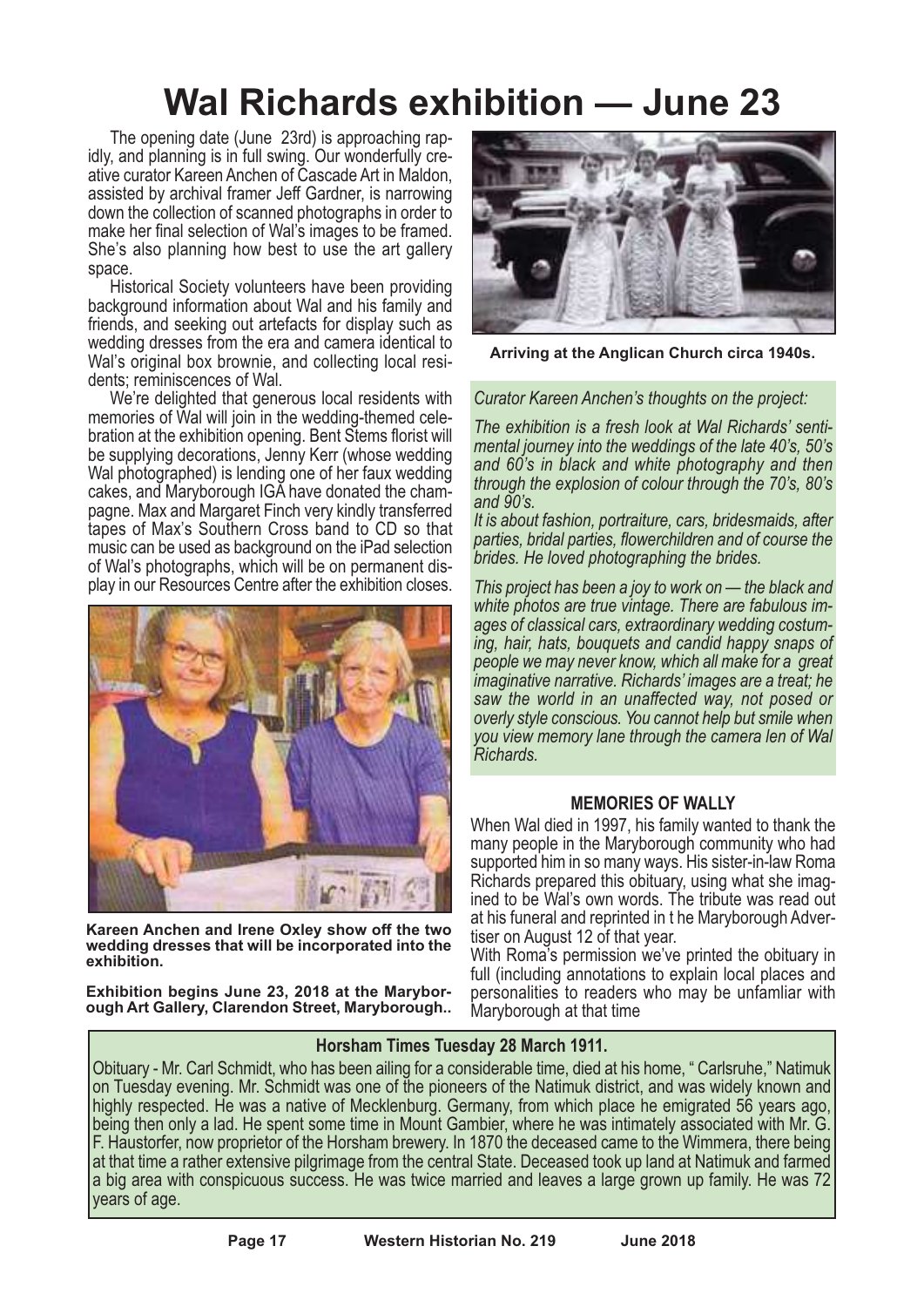## **Obituary for Mr Wallace Richards Given at his funeral by Mrs Roma Richards (sister-in-law) Published in the Maryborough Advertiser, Tuesday, August 12, 1997**

If Wally could stand where I am today and look out at all his friends who are here to say goodbye, he would get that special grin on his face, the one that came when his heart was really touched, and he would say 'Good funeral, good funeral, lot of people, popular." For once George, [George Wardrop, Anglican priest] you may have been overtaken down that isle as Wally led us to his wake over in the hall.

As we all know, Wally came into this world marching to the sound of a different drum. The beat that Wally heard all his life was soft and gentle. It didn't include envy, greed, malice or unkindness in any form. There was never a beat that included snobbishness or bigotry, hate or lied [white or otherwise.] But what that soft and gentle beat didn't include was the ability to read or write of comunicate as you or I take for granted. Because of that, Ian [brother] and myself and our children . . . have written a letter to the people of Maryborough on behalf of Wally to try and express his and our thanks for his 66 years and eleven months among you. I hope he approves of it, otherwise I will hear him at my elbow saying "Not good, not good."

Dear friends: the ones here today and the ones I've gone ahead to meet again. My faith is such that I believe there is a celestial Moore's Corner [former menswear shop, north-east corner of High and Nolan Streets] in heaven, and we are now sitting in sunshine with me catching them up on our Maryborough news and footy scores.

To all of you I thank you, and even if I'd been allocated tree score and ten, it wouldn't have been enough time to thank you all personally for the part you played in giving me such a life of fulfillment. Not every person who is different gets the love and respect that this town has given me. It was also my good fortune to be born in an era when people had time to care.

guess I was lucky to be born with a happy and outgoing nature, and Lil Manton tells me that when she worked at Moore's they would hear me singing as I came around the corner. Much as I loved her, she did embarrass me in later life by telling people that I had a good singing voice. That has been verified by older relatives, otherwise would you believe the word of someone who for years told me that double-yolker eggs from the Egg Board [local industry] were "guaranteed lais by big roosters." Mum never enlightened me otherwise!

I came into the world in Melbourne, and lived for a while at Camperdown. However I can only remember three homes — here in Maryborough. One behind the sho in High Street [family pharmacy A. T. Richards,] Moore's corner, and my cottage in Waters Street. I went to school for a short while, but in those days when you heard a different drum beat they did not have any way to encourage you to stay at school. I guess you could say I was the original dropout who ended up being a self made man and smarter than some of the teachers. Look around you! How many teachers have a funeral this size and can say that, to their knowledge they have never been short changed,

even with all their learning?

I didn't need figures to be a storeman in a pharmacy. I just went around with a pencil and pad and made strokes, and from an early age I kept those shelves filled without a mistake. I didn't have to know how to read to be able to collect parcels from the railway station. My eyes could pick out the goods, and sometimes I had them loaded in my cart behind my bike before the attendant knew I was there, but given the reputation of the railways in those days, that wouldn't have been hard. I could always get a job without having to write a job application form. I just knew which butcher needed a load of papers, which older ladies needed messages don, a nd when I needed more money, Marie Malone would write out an ad for the "Addie" [Maryborough Advertiser] telling every one of my woodchopping skills. I never needed to fill my mind with union rules, the CPI or hourly rates. I got the pay I asked and ran a good business until I retired at 65.

Another thing I managed without being able to read or write was finding out when and where were the weddings. Perhaps the greatest joy of my life was photographing weddings, and I rarely missed one. I rode tha bike to Dunolly and Avoca. I followed weddings to Eddington, Majorca and Carisbrook. That bike h as seen more weddings that you and I have had hot dinners. Be it in Bendigo or Ballarat, I got there. Most brides thought it bad luck if I didn't turn up, but some brides; mothers thought the reverse. They never wished me harm; just a flat tyre ten miles away and five minutes before the wedding started! The only wedding I went to without my camera was that wedding in St. Kilda when someone stole my camera as I paid for orange juice. Upset as I was, I found he police station and reported it for insurance cover. But my being upset was nothing to the bride and her father when they pulled up in front of the church with a police car on their tail and me hitching ride inside.

Since I became ill, there has been much concern as to what is going to happen to all my wedding photos. Because they have become of great historical value to the community, my nieces and nephews will catalogue the photos of about 2000 weddings and prepare them for display, hopefully in the new year. Thank you to the Ross family for all the work you did.

Of course having weddings on a Saturday in inter was always a bugbear because they often clashed with the footy, and I loved the footy. From an early age, when by brothers played football for Maryborough, I got a great kick out of being under the grandstand with the other players'. All my life, Horrie Hubble has been my ideal Best Player. Almost my last outing was to the footy, and I was sorry that I was not well enough to stay long. However the last big grin and signs of animation that anyone got out of me was after that last big win, and for days, I'd tell anyone who would listen "Top four, top four." [Luckily Wal was unconscious when Maryborough lost last week.]

There have been so many wonderful things happen to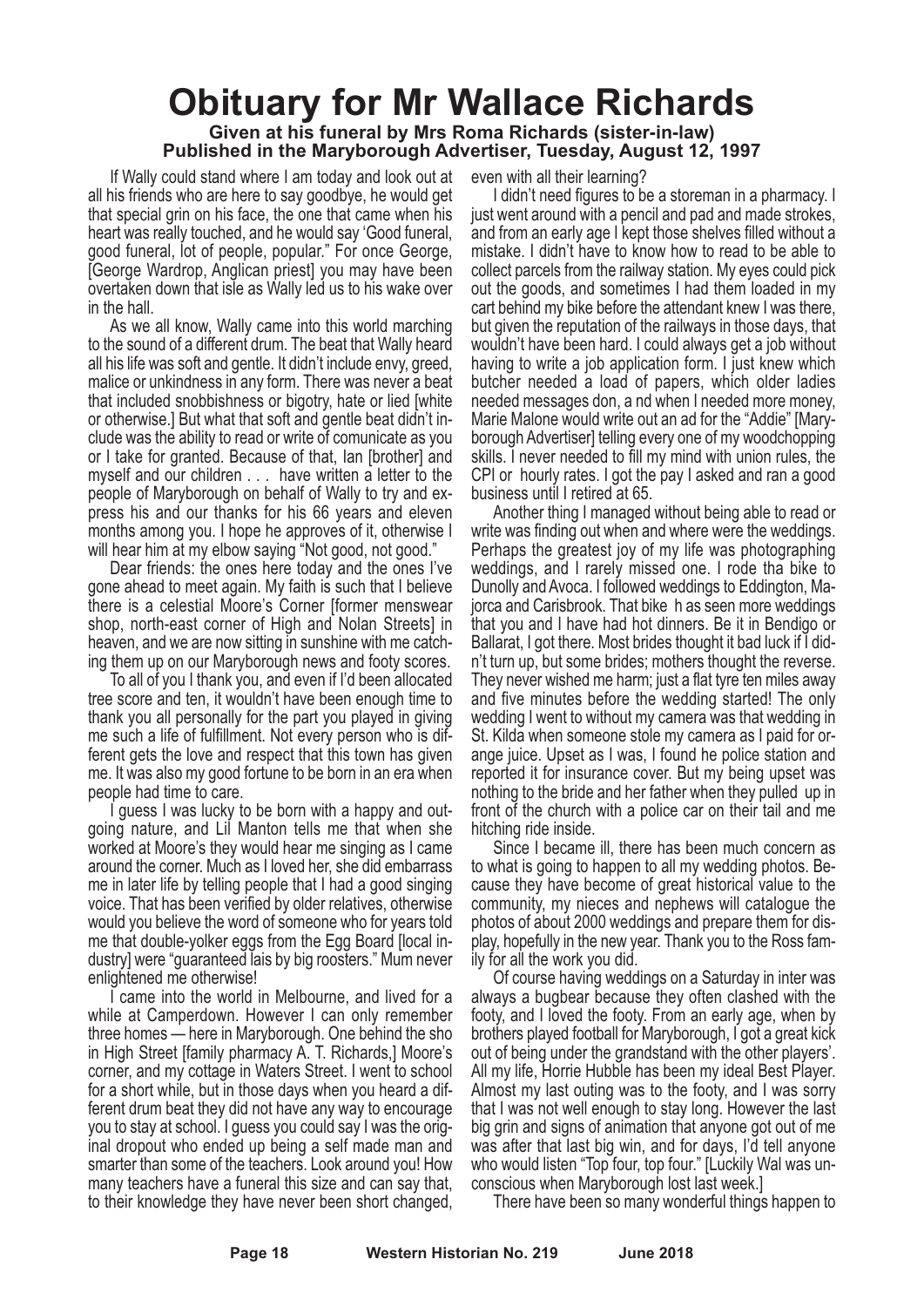me through people's kindness, but the one that stands out is my twenty-first birthday. Frank Moore's Corner and my favourite High Street traders banded together to put on a party at the Railways Institute,and a great crowd came. The radio you gave me sill works. I have never forgotten that night and how overcome my father was that people thought so much of me. I remember all this, and told Ian about it on our last drive together.

Ian also took me on my last bus trip — the Barham pokie trip in May. And those bus trips over the years were nearly as addictive as the weddings, but I never got addicted to he pokiers, just the shopping. It was the company and the shopping that I went for, which was a little disloyal to all my retail friends in Maryborough, but I did help the economy Australia-wide, and in doing so earned by black belt in shopping. Thank you to all the people on those trips for their acceptance of me, and especially the drivers who had such patience and always got me back safely and many times shared a room with me.

However there is a place in High Street which will attest to the fact that I didn't spend all my money out of town, and that is the cake stall in Fridays. Their taking are all down since I have been ill. Maryborough is renowned for its abundance of good cooks, and I did justice to them all.

Rumour has it I joined the Church of England because of the coffee and cakes, but the regular church-goers will know I have always taken my faith in God very seriously, and have been a regular church-goer for a long time. Thank you for the support you have always given me to enable me to attend my church right up until just recently.

Finally, I have to give my very special thanks to two exceptionally wonderful women. Not too many people have been fortunate to have had tree mothers, but I have been truly blessed to have y own mother and Mrs Clare Moore and Mrs Jean Chadwick of Clarendon Street.

For over thirty years you tow wonderful ladies have taken me into your homes and under your wings, and loved me. By your kitchen stoves your have read every Advertiser to me, written my letters and read my mail Your calendars are marked with my appointments and trips and reminders of daily things. By one kitchen stove I ate Sunday roast dinners, by another I was nursed through my illnesses. At both I was comforted through bouts of loneliness and sadness, especially when my older friends began to die, and although I hate to admit it, as I have become deafer and my speech got harder for people to understand. In a world that was changing so fast these two caring and loverly ladies were my anchor, and we will miss each other terribly

There are so many people who have helped me along the way. I have memories of my times at the Railway Hotel [now demolished] and Park Hotel. For th car rides given to me by so many people to so many functions, to the football and netball clubs and the C.W.A. ladies, my grateful thanks. Those of you who are here today will remember many other happy times. I hope you will talk about the and remember me for a long time. To all of you, thanks and goodbye.

**Wally.**



## Join us! Beat us!

22 June 2018 6:30pm

Royal Historical Society of Victoria

Bookings: trybooking.com/VWCW

Fancy yourself a bit of a history buff? Of course you do! Time to get competitive and pit yourself against all those other history buffs at the Royal Historical Society of Victoria's annual fabulous TRIVIA-AU-GO-GO.

Put together a table of friends or join one of our RHSV tables. There will be a cash bar and you are more than welcome to bring your own nibbles.

#### Tickets \$20pp

Lots of prizes and games (and its not all history, we promise).

#### Where?

#### The Drill Hall

239 A'Beckett St, Melbourne (opp Flagstaff Gardens station, Trams; 58 and those that go along La Trobe StJ